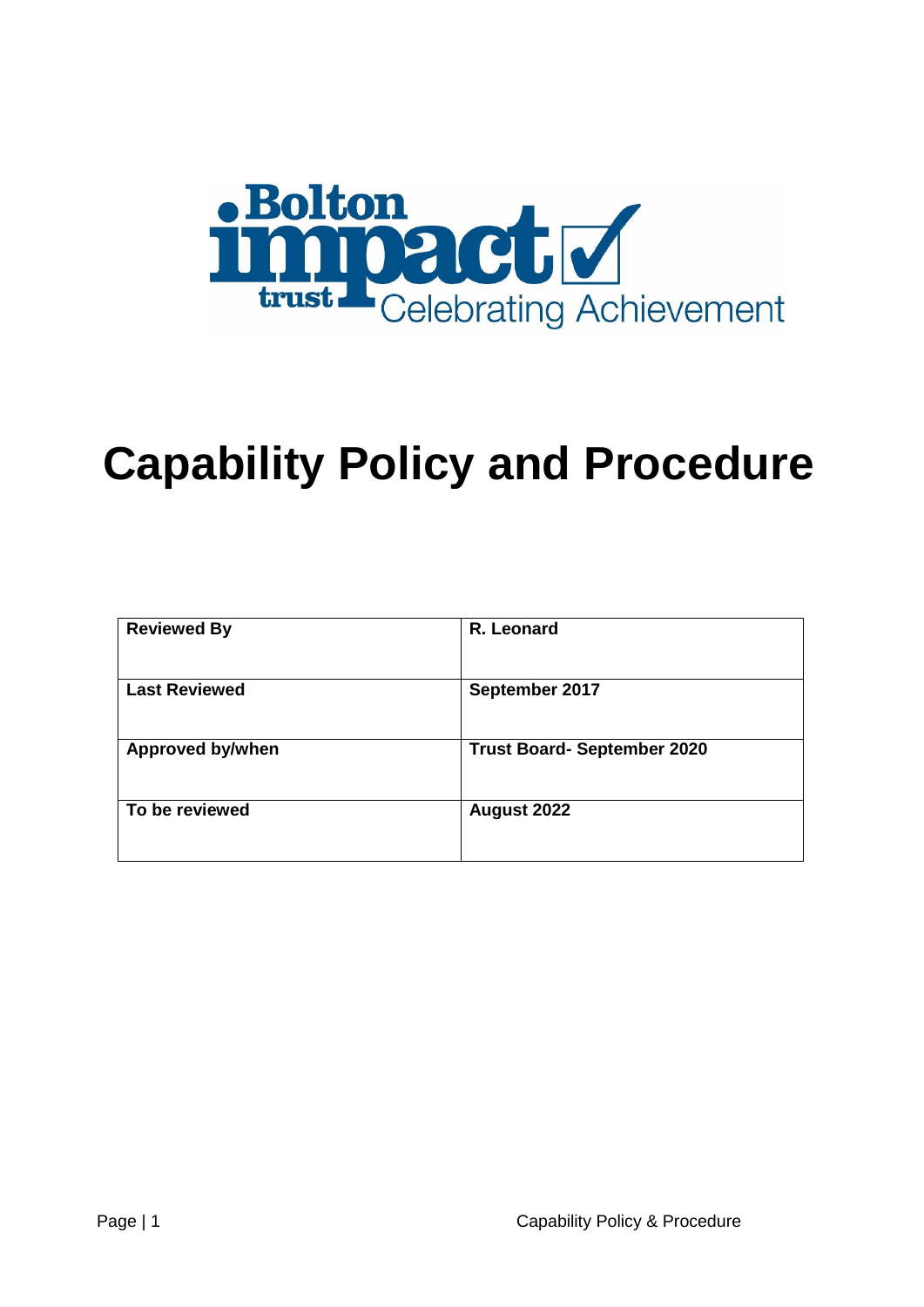|                                                                                                                                                                                             | <b>Document Control</b>                                                                              |                                                      |  |
|---------------------------------------------------------------------------------------------------------------------------------------------------------------------------------------------|------------------------------------------------------------------------------------------------------|------------------------------------------------------|--|
| <b>Title</b>                                                                                                                                                                                | <b>Capability Policy and Procedure</b>                                                               |                                                      |  |
| Date                                                                                                                                                                                        | September 2020                                                                                       |                                                      |  |
| Supersedes                                                                                                                                                                                  | Managing Teachers Capability 2017                                                                    |                                                      |  |
|                                                                                                                                                                                             | Managing Support Staff Capability 2017                                                               |                                                      |  |
| Amendments                                                                                                                                                                                  | Merged together the previous teachers and support staff policies to<br>create one capability policy. |                                                      |  |
|                                                                                                                                                                                             | Clarity on who will deal with each stage of the process.                                             |                                                      |  |
|                                                                                                                                                                                             | Inclusion of a panel of 3 to chair the capability hearings and any appeals<br>panels.                |                                                      |  |
|                                                                                                                                                                                             | <b>Current Policy</b>                                                                                | <b>Proposed Policy</b>                               |  |
|                                                                                                                                                                                             | 48 hrs notice for meetings                                                                           | 5 days' notice for meetings                          |  |
|                                                                                                                                                                                             | Stage 1 Period of improvement 12                                                                     | Stage 1 4-6 school weeks no                          |  |
|                                                                                                                                                                                             | weeks no more than 6 months                                                                          | more than 10 school weeks                            |  |
|                                                                                                                                                                                             | Stage 1 can be issued with a first                                                                   | Stage 1 can be issued with a first                   |  |
|                                                                                                                                                                                             | written warning                                                                                      | and a final written warning                          |  |
|                                                                                                                                                                                             | 10 working days to appeal a<br>formal written warning                                                | 5 working days to appeal a formal<br>written warning |  |
|                                                                                                                                                                                             | Stage 2 No reference to length of                                                                    | Stage 2 refers to maximum                            |  |
|                                                                                                                                                                                             | possible extension                                                                                   | extension of 4 weeks                                 |  |
|                                                                                                                                                                                             | Outcome at formal capability                                                                         | Outcome at formal capability                         |  |
|                                                                                                                                                                                             | included move to an alternative                                                                      | included move to an alternative                      |  |
|                                                                                                                                                                                             | post for teachers and support staff                                                                  | post for support staff only                          |  |
| Reviewed to take account of changes to legislation and guidance<br>including the Data Protection Act 2018 and updated ACAS Guidance on<br>Discipline and Grievances at Work (February 2019) |                                                                                                      |                                                      |  |
| Related                                                                                                                                                                                     | Appraisal Policy and Procedure                                                                       |                                                      |  |
| Policies/Guidance                                                                                                                                                                           |                                                                                                      |                                                      |  |
| <b>Review</b>                                                                                                                                                                               | 2 years September 2022                                                                               |                                                      |  |
| Author                                                                                                                                                                                      | HR and People, One Education Ltd                                                                     |                                                      |  |
| Date adopted                                                                                                                                                                                | September 2020                                                                                       |                                                      |  |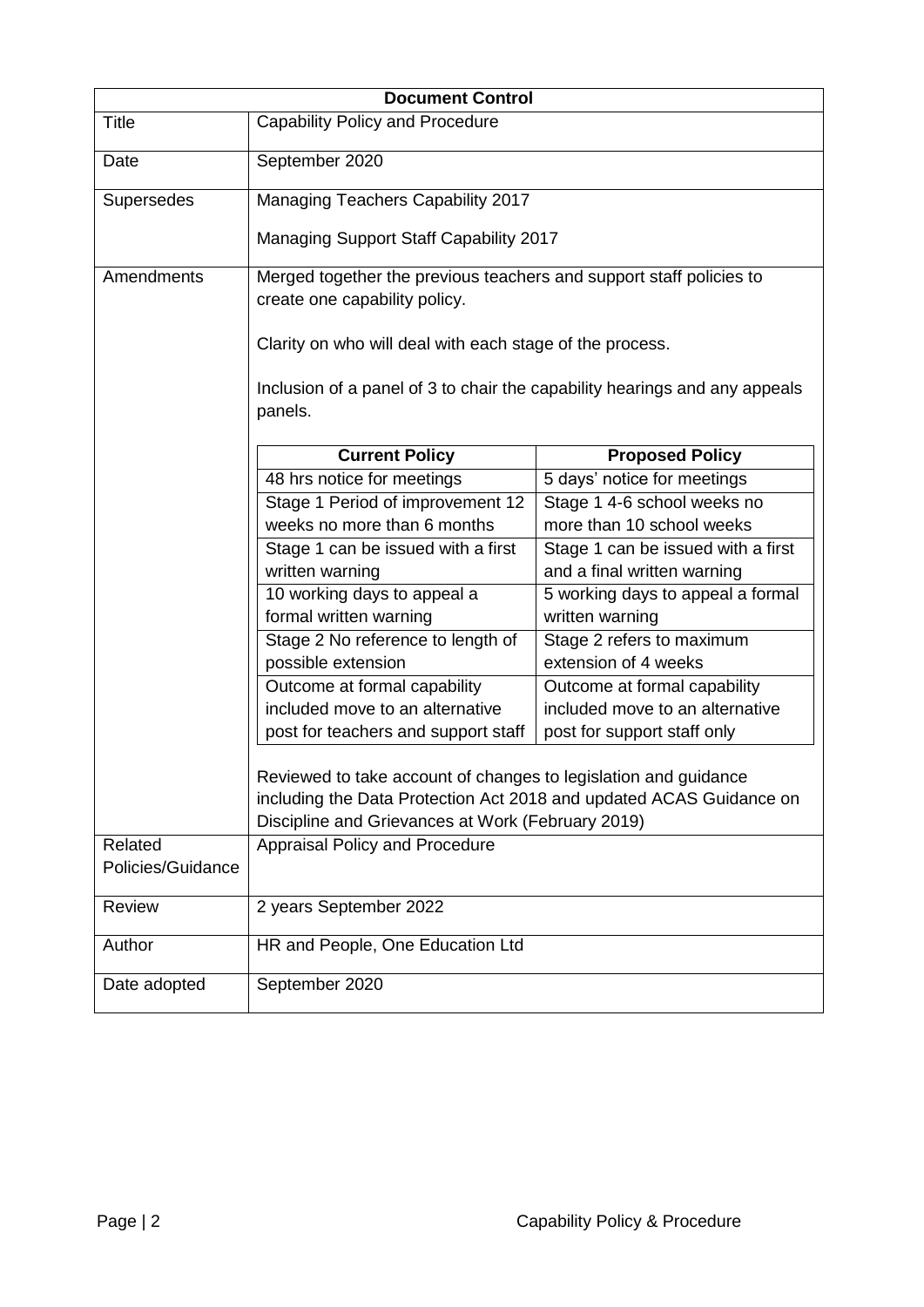## Contents

| 2.  |  |
|-----|--|
| 3.  |  |
|     |  |
|     |  |
|     |  |
| 7.  |  |
| 8.  |  |
| 9.  |  |
| 10. |  |
|     |  |
|     |  |
|     |  |
|     |  |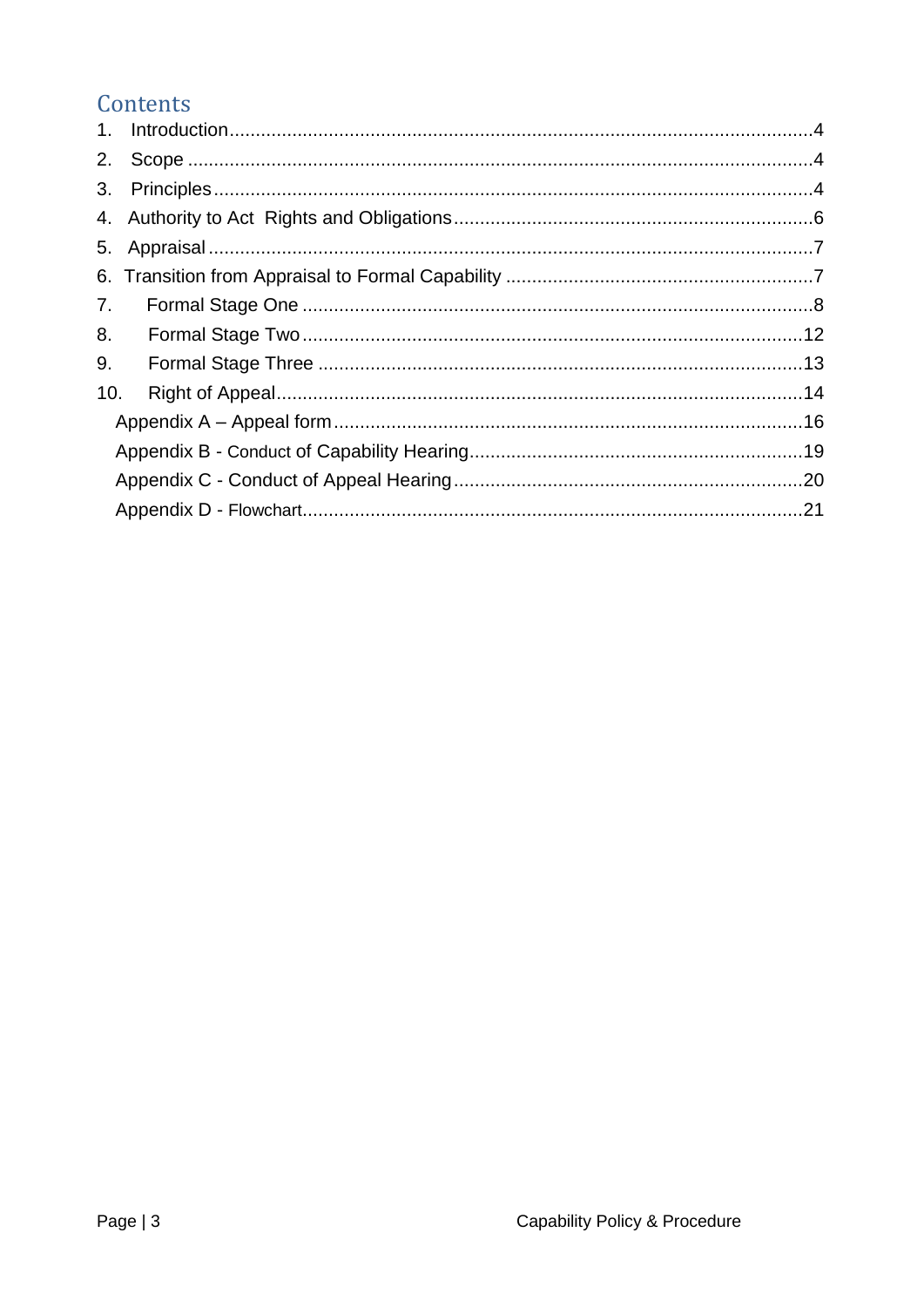#### <span id="page-3-0"></span>1. Introduction

- 1.1 This procedure aims to encourage employees to achieve and maintain acceptable standards of performance and is designed to ensure fairness and consistency of approach. The procedure sets out the process the school will follow when an employee's performance falls below the required standards for the job because of a lack of aptitude, skills or ability.
- 1.2 This procedure takes into account the principles set out in the model capability procedure published by the Department for Education (2012) and takes into account the basic provisions of fairness set out in the ACAS Code of Practice on disciplinary and grievance procedures (2015).

#### <span id="page-3-1"></span>2. Scope

- 2.1 This procedure applies only where there are serious concerns relating to an employee's under-performance which the school's appraisal/supervision process has been unable to address
- 2.2 This procedure applies to **all employees** of the school including the Academy Leads and the Central Leadership Team. It does not apply to self-employed staff, support staff who are still in their probationary period, contractors, external consultants, agency staff or governors.
- 2.3 Separate procedures or guidance exist for action and dismissals relating to misconduct; redundancy and/or reorganisation; ill health and long and short term sickness absence; termination of a fixed term contract of employment where the term of the contract expires without it being renewed; circumstances where to continue to employ an employee would involve a breach of a statutory enactment or provision and failure by an employee (support staff only) to satisfactorily complete a probationary period.
- 2.4 Where an employee's health or disability is affecting their performance, the school will consider appropriate reasonable adjustments in accordance with the Equality Act 2010. In appropriate circumstances, action under this procedure may stop and the matter may be dealt with under the school's Attendance Management Policy and Procedure.
- 2.5 Where, following investigations or discussions under this procedure, it is found that the performance issues relate to an employee's misconduct, action under this procedure may stop and further action taken as appropriate under the school's Disciplinary Policy and Procedure.
- 2.6 In the event of capability concerns arising during the statutory induction period of a Newly Qualified Teacher (NQT), the school should follow its induction procedure which must have regard to the Statutory Guidance from the Department for Education on induction for NQTs (revised April 2018). The Statutory Guidance states that there may be a few particularly serious cases where it may be necessary to instigate capability procedures at a stage before the end of the induction period, which may lead to dismissal before the end of the induction period. If this is the case, for as long as the NQT remains at the school, the Statutory Guidance makes clear that the induction process must continue in parallel with the school's capability procedure and that the appropriate body must be informed.

## <span id="page-3-2"></span>3. Principles

3.1 This procedure is designed to support and encourage all employees who are experiencing difficulties in achieving and maintaining satisfactory levels of performance by:-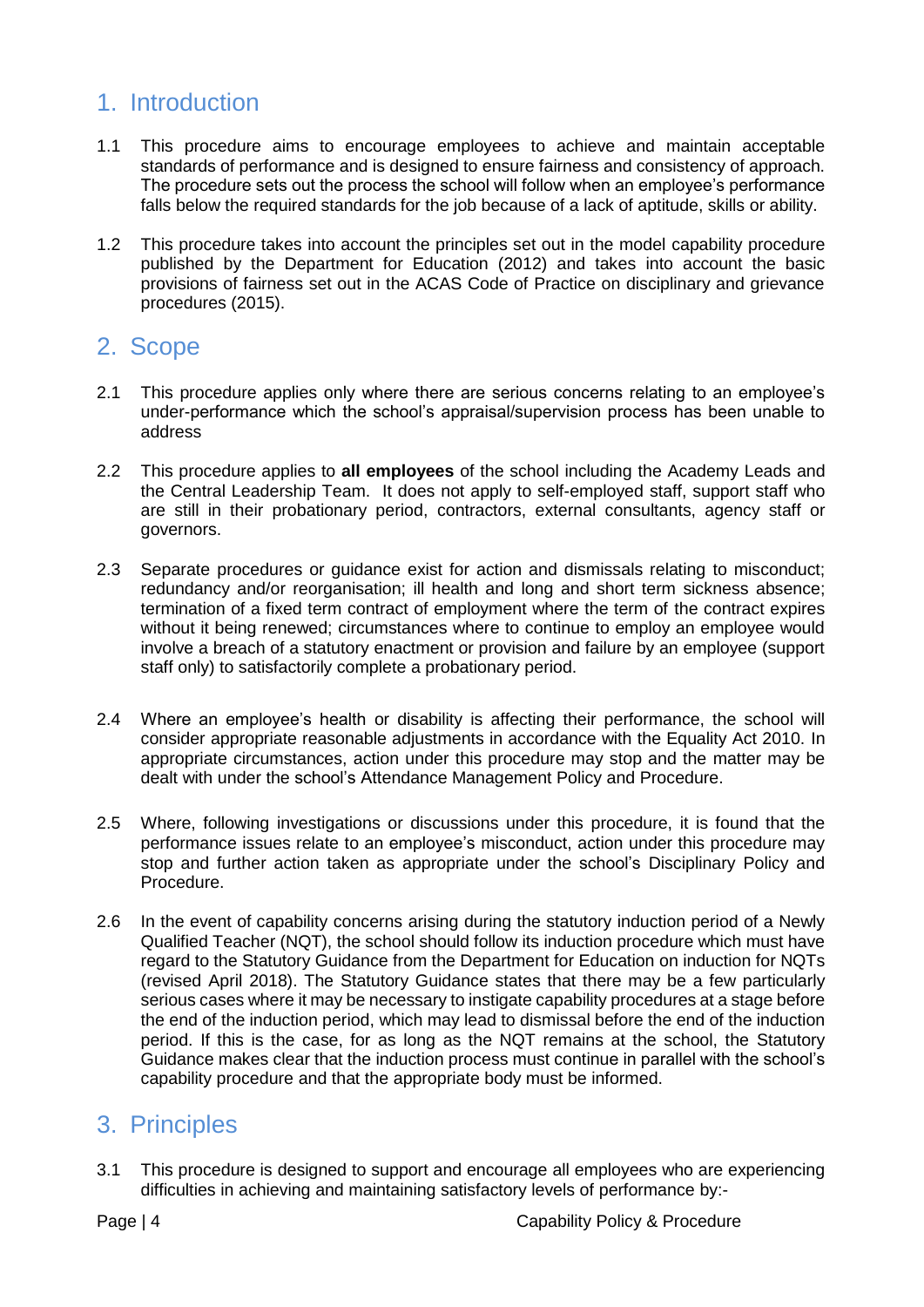- ensuring that performance expectations and standards are defined and monitored and that appropriate feedback, training and support are given through reviews to enable employees to meet the required standards / expectations;
- ensuring that employees are provided with a clear understanding of their role, job description and the standards expected and required of them;
- providing support to enable employees to reach the required standard of performance through:-
	- **EXECTE EXECUTE:** effective induction to new roles:
	- access to professional opportunities, including coaching and mentoring where appropriate;
	- effective application of the school's appraisal policy/support and supervision arrangements within the context of the relevant professional standards where appropriate;
	- a commitment to identify and address performance concerns at the earliest reasonable opportunity.
- 3.2 At all stages of the formal process, employees will be advised of the nature of the performance concerns and will be given the opportunity to state their case and to present relevant information before any decisions are made.
- 3.3 At all stages of the formal process, employees will have the right to be accompanied by a companion who will be either a work colleague, a person employed by a Trade Union or a Trade Union representative who has been certified in writing by the union as having experience of/been trained in acting as a companion. Work colleagues and Trade Union representatives are not permitted to answer questions on behalf of employees, address the meeting or hearing if the employee has indicated that they do not wish them to do so or prevent the school from explaining the case. Employees must make their own arrangements if they wish to be accompanied at meetings and hearings.
- 3.4 Employees will normally be given at least **five school working days** of all formal meetings under this procedure.
- 3.5 Where reasonably possible and practicable, all formal meetings and hearings convened under this procedure will take place at a location, on a date and at a time, which is mutually convenient to the school, the employee and the employee's companion. Meetings and hearings will normally be held during the employee's working day.
- 3.6 Employees will be advised of their right to appeal any formal action imposed under this procedure. If an employee wishes to exercise their right of appeal they must use the appeal form attached to this procedure **(see [Appendix A\)](#page-15-0)**.
- 3.7 Where an employee is repeatedly unable or unwilling to attend a meeting or a hearing under this procedure, the school may conclude that a decision will be made on the information and evidence available. In reaching such a decision, the seriousness of the capability concerns under consideration will be taken into account together with the employee's performance record. Any available medical opinion as to whether the employee is fit to attend the meeting/hearing will also be taken into account. In such cases, the employee will be informed of the position in advance of the meeting/hearing and the employee may submit their case in writing and/or be represented by a colleague or Trade Union Representative at the meeting/hearing.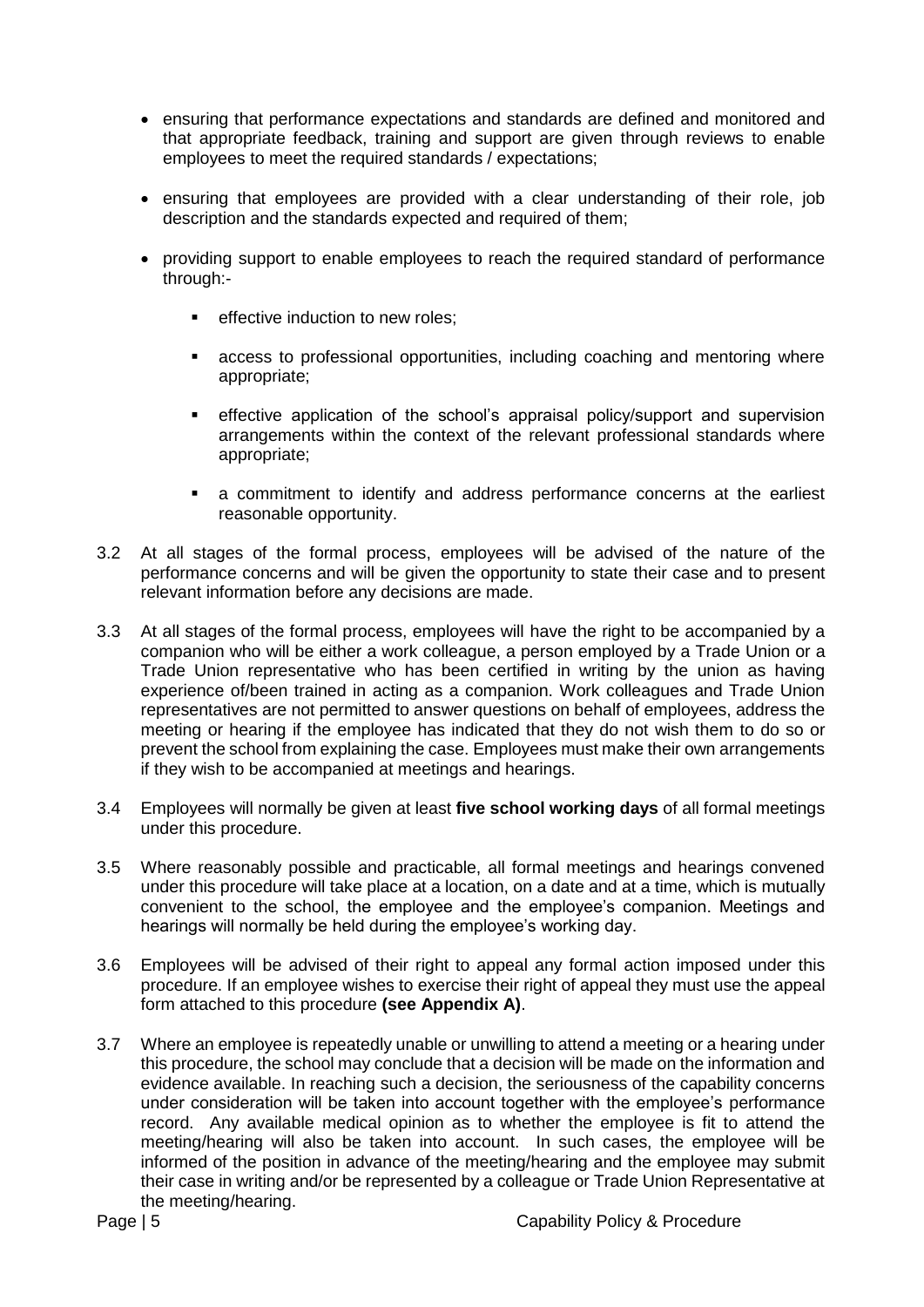- 3.8 Information relating to the capability process shall remain confidential subject to safeguarding obligations. Records will be maintained in accordance with the requirements of the Data Protection Act 2018.
- 3.9 All person(s) involved in the capability process will be mindful of their obligations and duties under the Equality Act 2010. Reasonable adjustments will be made where required to assist an employee or his/her companion with a disability. If there are any language issues affecting an employee or his/her companion, these will be reasonably addressed so that the proceedings can take place fairly.
- 3.10 If an employee resigns when formal action is being considered or has commenced, under the capability process the action/process may continue to an appropriate conclusion at the discretion of the Academy Lead (or the Executive Principal or Trustees in cases where the Academy Lead or members of the Central Team are the subject of the procedure).Where there are safeguarding concerns the action/process **must** continue and **must** be concluded.
- 3.11 Where an employee raises a grievance during the formal process the school's grievance procedure should be followed. In exceptional circumstances, the capability procedure may be temporarily suspended in order to deal with the grievance but in the majority of cases it will be appropriate to deal with both issues concurrently.
- 3.12 The timescales in this procedure may be amended by mutual agreement. All parties will ensure that review periods, hearings and appeal processes progress as quickly as is reasonably possible for the benefit of all parties concerned.
- 3.13 In exceptional circumstances where the seriousness of the level of under-performance means that pupils' education and/or safety/and or the management of the school is jeopardised the timeframes within this procedure may be reduced.
- 3.14 It is important and in the interests of the school and the employee that records are kept at all stages of the formal capability process. It is not necessary to take verbatim notes but written records should accurately reflect what has been said at the meeting/hearing.

## <span id="page-5-0"></span>4. Authority to Act/ Rights and Obligations

4.1 The person(s) detailed below have authority to act under this procedure.

| Category of<br>employee<br>subject to<br>procedure                               | <b>Formal Stage</b><br>One/Two<br><b>Meetings</b> | <b>Appeals from</b><br><b>Formal Stage</b><br>One/Two<br><b>Meetings</b> | <b>Formal Stage Three</b><br><b>Capability Hearing</b>                                               | <b>Appeals from</b><br><b>Formal Stage</b><br><b>Three Hearing</b>        |
|----------------------------------------------------------------------------------|---------------------------------------------------|--------------------------------------------------------------------------|------------------------------------------------------------------------------------------------------|---------------------------------------------------------------------------|
| All<br>employees<br>(teachers and<br>support staff)<br>except<br>Academy<br>Lead | Academy Lead<br>or nominated<br>senior leader     | Academy Lead (if<br>not previously<br>involved) or Vice<br>Principal     | <b>Executive Principal</b><br>Or panel of three<br>trustees and governors<br>not previously involved | Panel of three<br>trustees and<br>governors not<br>previously<br>involved |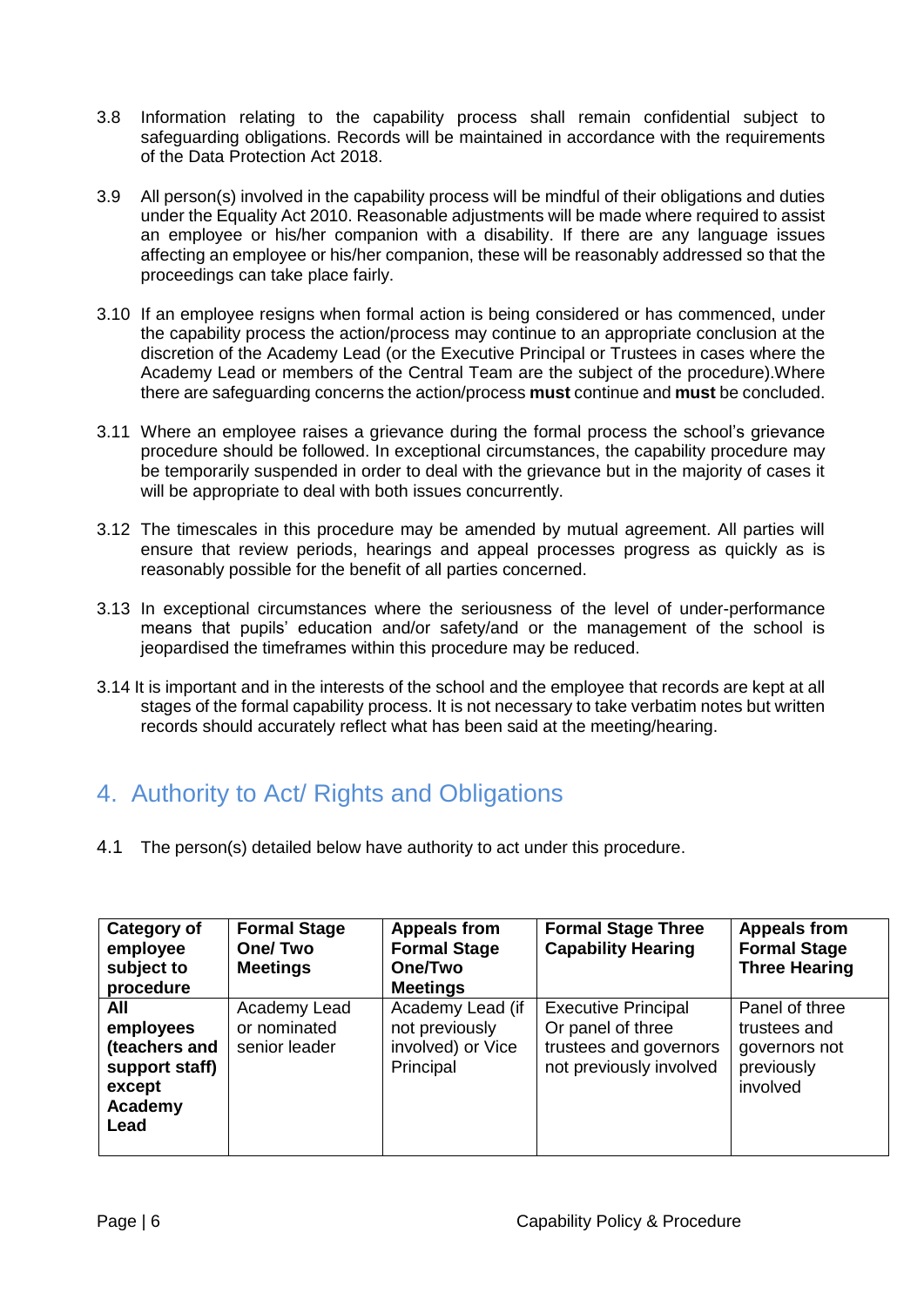| Academy<br>Lead                      | Executive<br>Principal or Vice<br>Principal                                                                        | Executive<br>Principal (if not<br>previously<br>involved) or a<br>panel of three<br>trustees and<br>governors<br>(including Chair)<br>of Governors) | Panel of three trustees<br>and governors not<br>previously involved | Panel of three<br>trustees and<br>governors not<br>previously<br>involved |
|--------------------------------------|--------------------------------------------------------------------------------------------------------------------|-----------------------------------------------------------------------------------------------------------------------------------------------------|---------------------------------------------------------------------|---------------------------------------------------------------------------|
| <b>Central</b><br>Leadership<br>Team | Executive<br>Principal (unless<br>the EP is subject<br>to the procedure<br>in which case the<br>chair of trustees) | Panel of three<br>trustee's or<br>members (not<br>including the<br>chair                                                                            | Panel of three trustees<br>or members not<br>previously involved    | Panel of three<br>trustees or<br>members not<br>previously<br>involved.   |

#### <span id="page-6-0"></span>5. Appraisal

- 5.1 As part of the normal management and appraisal process, governors, trustees, Academy Leads and other relevant managers may from time to time discuss aspects of performance with an employee who may not be performing to an acceptable standard. Such discussions will take place informally, will be addressed through the school's appraisal policy / supervision arrangements, and **do not** fall within the scope of this procedure.
- 5.2 If informal support within the appraisal process/supervision arrangements does not produce the required improvements within a **reasonable timescale**, the appraiser/ line manager must seek advice from the Academy Lead who will decide whether the matter should be dealt with under this procedure.
- 5.3 Where the matter involves the Academy Lead, if the Chair of Governors and Chair of Trustees are not members of the Appraisal Panel (also known as the Academy Lead Performance Management Committee/Panel) the Chair of Governors and the Chair of Trustee's must be notified by the Chair of the Appraisal Panel. The Executive Principal will decide whether the matter should be dealt with under this procedure. Advice should be sought from the school's HR provider in all cases involving the Academy Leads.
- 5.4 Where the matter involves the Executive Principal, Vice Principal or Finance Director The Chair of Trustee's will decide whether the matter should be dealt with under this procedure. Advice should be sought from the school's HR provider in all cases involving the above Central Team Positions.

## <span id="page-6-1"></span>6. Transition from Appraisal to Formal Capability

6.1 There is no automatic transition from appraisal to the capability procedure. Where performance concerns emerge, the nature and seriousness of those concerns should be discussed as soon as possible with the employee. Every effort should be made to resolve performance concerns within the appraisal process and supervision arrangements through targeted additional support agreed with the employee with regular feedback and review. Where performance concerns are such that the employee is not performing to the required standard, the appraiser/line manager should ensure that the Academy Lead or other nominated senior leader is included in these discussions.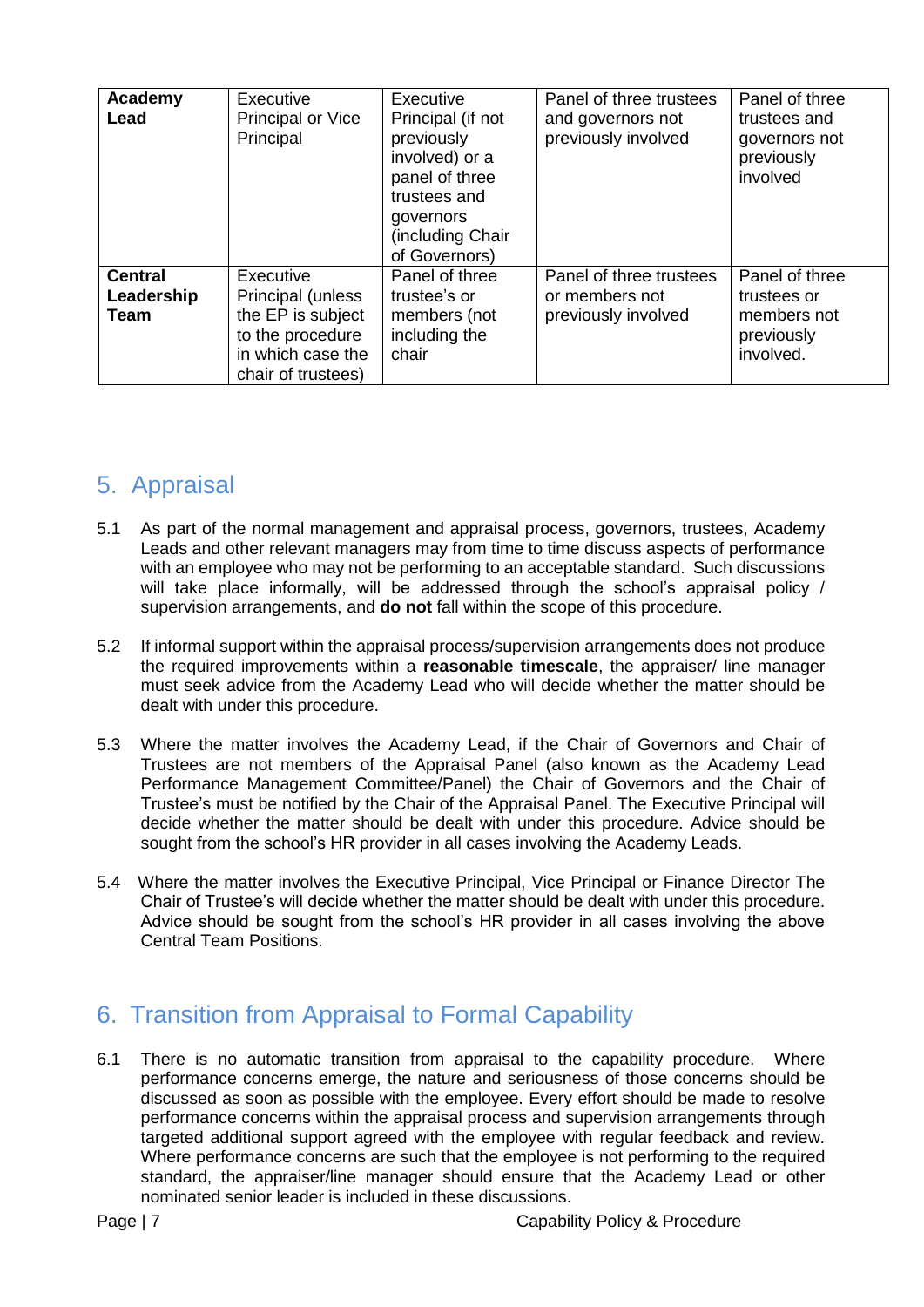- 6.2 Where performance concerns are not resolved through **targeted support and feedback within the appraisal process,** consideration will be given to initiating the formal capability process under this procedure. The decision to consider the transition from the appraisal process to formal capability should not therefore come as a surprise to the employee.
- 6.3 Where there is insufficient evidence of progress against the objectives at interim review meetings and at the end of a cycle of support, a '**final review meeting**' may be arranged to review the weakness in performance and consider the evidence to reflect whether or not the appraisal process should cease and capability procedures commence. The employee, appraiser/line manager and Academy Lead or Executive Principal (where the capability of the Academy Lead is in question) will be present at the final review meeting. As the outcome of the meeting may have serious consequences, the employee should be encouraged to be accompanied by a trade union representative or a colleague.
- 6.4 The person conducting the meeting may be supported and assisted by the school's HR adviser.
- 6.5 In the event that a final review meeting is held it will **not** form part of the formal capability procedure, until that point the employee remains subject to appraisal.
- 6.6 At least **five school working days'** notice will be given for the final review meeting. The review meeting will consider:
	- the evidence which has given rise to specific concerns about the employee's performance
	- the seriousness of the concerns and their impact on the performance of the school;
	- the support that has been provided to date;
	- the time for which the concerns have persisted and over which the support has been provided;
	- any degree of improvement that has been achieved and whether or not this has been sustained;
	- the extent to which the employee has shown insight and engaged with the support provided thought the appraisal process;
	- any mitigating factors.
- 6.7 Once these matters have been considered, the Academy Lead will confirm the decision in writing, normally within **five school working days**.
- 6.8 The decision will be **either** to continue with appraisal procedure **or** that the employee's performance will be managed under the capability procedure and they will be invited to a **formal capability meeting**.

## <span id="page-7-0"></span>7. Formal Stage One

#### Capability meeting

- 7.1 The employee should be invited to the **capability meeting** which represents formal entry into the capability procedure. The meeting will be conducted by the Academy Lead or other nominated senior leader (or the Executive Principal where matters concern the Academy Lead).
- 7.2 At least **five school working days'** notice of the capability meeting should be given to the employee. The notification should be in writing and will include: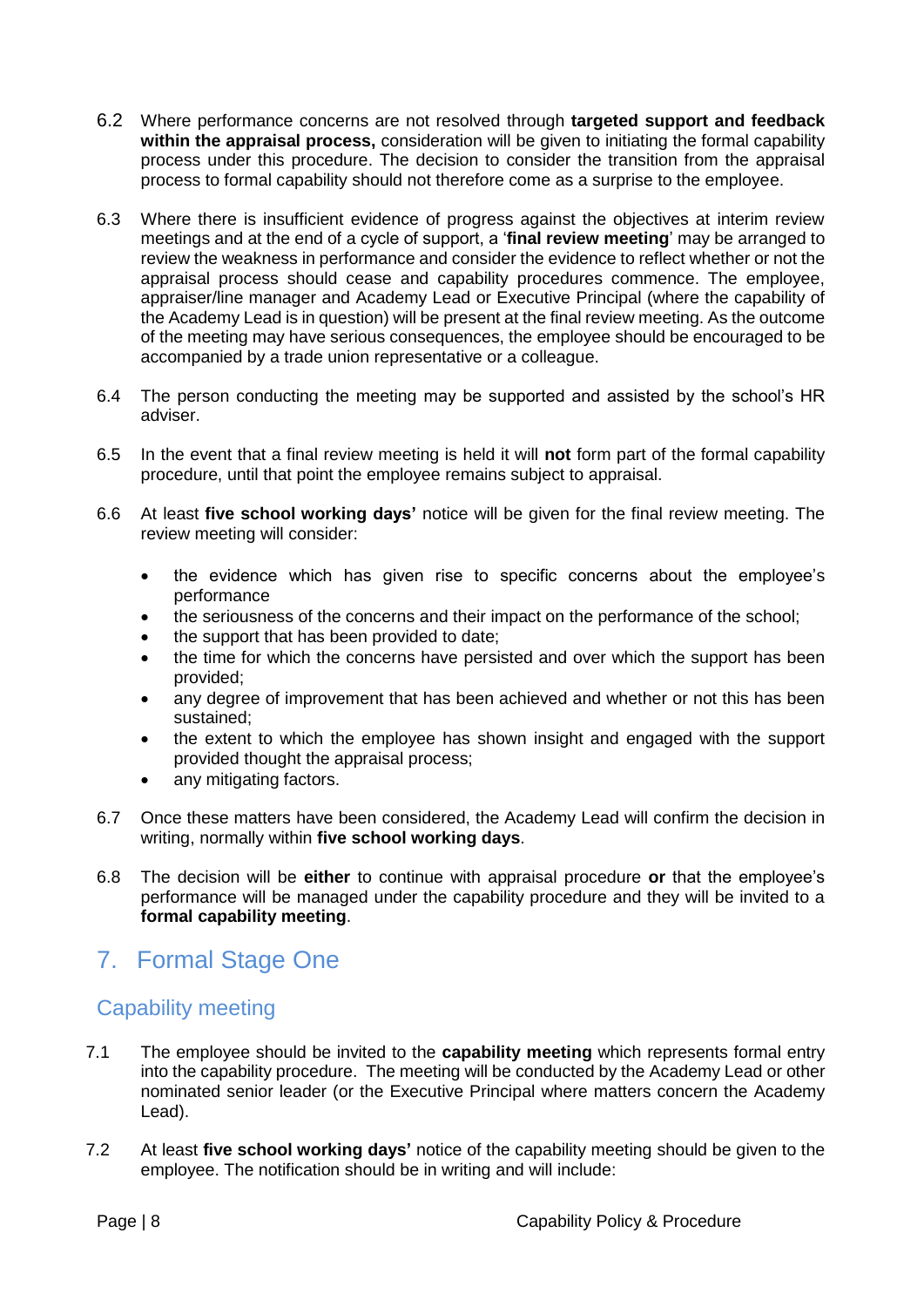- the time and place of the meeting;
- details of who will be attending the meeting;
- an outline of the performance concerns;
- details of the possible outcomes of the meeting;
- confirmation of the employee's right to be accompanied;
- copies of any written evidence that may be relied upon.
- 7.3 The purpose of the capability meeting is to establish the facts; to provide an opportunity for the employee to respond to the on-going performance concerns and to make representations. The employee may provide new information or a different context to that which has already been collected.
- 7.4 The employee will be reminded of any informal discussions which have taken place and the steps taken to support an improvement in his/her performance to date.
- 7.5 The person conducting the meeting on behalf of the school may be supported and assisted by the school's HR adviser.

#### Outcome of capability meeting

- 7.6 At the conclusion of the capability meeting, a decision will be taken in relation to the way forward. The person conducting the meeting on behalf of the school may adjourn the meeting briefly to consider his/her decision which may be one of the following:
	- a) there are insufficient grounds to pursue the matter through the capability procedure and therefore formal action under the capability procedure should end and any remaining concerns will be addressed through the appraisal or informal support process;
	- b) the performance concerns are as a result of misconduct or ill health and therefore action under the capability procedure should end and the appropriate school procedure applied;
	- c) further investigations are necessary, additional information is required or further time is required to consider all the information and evidence before a decision is made. The meeting may be adjourned in these cases - the adjournment should not normally be for more than **ten school working days**. Once the capability meeting is reconvened, a decision should be made in accordance with a, b, d or e;
	- d) A first written warning should be issued (see clause 7.7 below);
	- e) A final written warning should be issued (see clauses 7.7 and 7.9 below). Final written warnings will normally only be issued in very serious/exceptional cases at this stage in the procedure. HR advice should be taken before a final written warning is issued.
- 7.7 Where a decision is taken to issue a written warning (first or final), the person conducting the meeting on behalf of the school will:
	- identify the employee's professional shortcomings or the standards not being met;
	- give clear guidance on the improved standards required of the employee;
	- explain any support that will be available to help improve the employee's performance;
	- set out a timetable for improvement and an explanation of how performance will be monitored and reviewed depending on the circumstances;
	- confirm their decision to issue the employee with a first or final written warning and make clear that a failure to improve could lead to dismissal.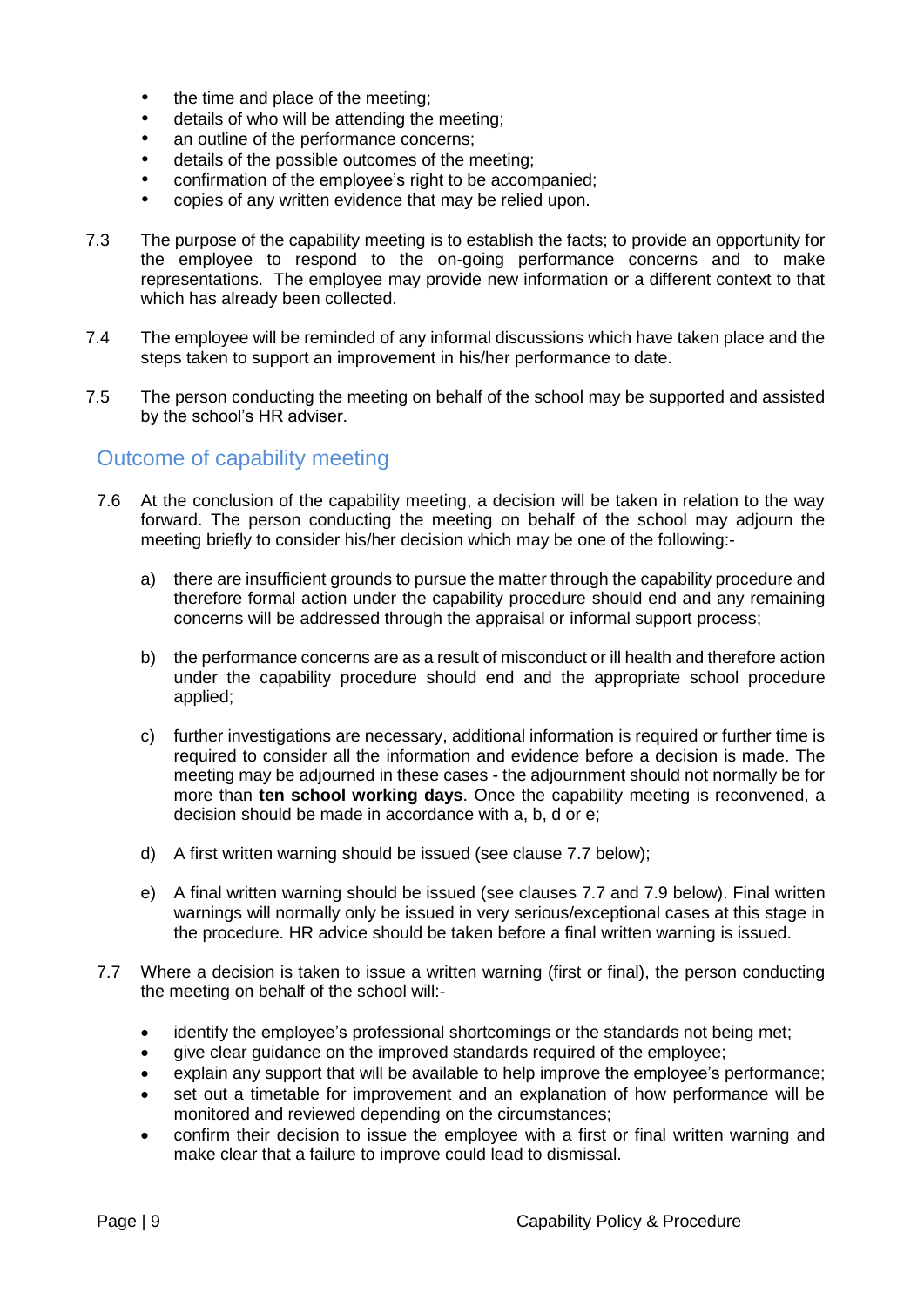- 7.8 When confirming the employee's professional shortcomings/performance concerns and the agreed targets and support to be provided by the school, the person conducting the meeting on behalf of the school will have regard to the following:
	- the nature of the performance concerns should be specific, clear and capable of being assessed. For teachers, it will be necessary to identify which of the relevant Teacher Standards are not being met, according to the employee's career stage, role and responsibilities. For support staff, it will be necessary to identify the performance concerns in accordance with the job description, role and responsibilities;
	- guidance should be given on the standard of performance required to ensure the employee's removal from the capability procedure. This should be clear and specific and should include setting of objectives focussed on the specific areas of concern which need to be addressed. It should also identify success criteria and the evidence that will be used to assess whether the required improvements have been made;
	- the support that will be made available to help the employee improve their performance should be outlined including details of who will be involved in providing that support. This might include changes to working practices within the terms of the employee's job description, increased supervisory support or mentoring, feedback from classroom or other observations, modified workloads or tasks for a specified time and training in the areas of deficiency or any other reasonable support or training;
	- the monitoring and review activity to be undertaken during the review period, should be outlined with an indication of how performance will be reviewed (e.g. through lesson observations and work scrutiny) and by whom;
	- the timetable of the formal monitoring and review period will be detailed as will the date and time of the formal review meeting. The monitoring and review period will be reasonable and proportionate and should provide sufficient period for an improvement to take place. The review period will normally be for between **four and six school working weeks** but may be extended beyond six weeks if this is considered reasonable and appropriate in the particular case. The review period should not last for more than **ten school working weeks** save for in exceptional circumstances. The review period will start immediately.
- 7.9 In very serious cases, it may be appropriate following the capability meeting to issue the employee with a **final written warning.** The circumstances where a final written warning may be appropriate at this stage of the procedure include the following:
	- where the seriousness of the level of under-performance means that pupils' education and/or safety/wellbeing and/or the management of the school is jeopardised;
	- where there has been a lack of co-operation with the process;
	- where a further serious deterioration in performance has been identified.
- 7.10 Written warnings will confirm the information provided verbally to the employee at the capability meeting and will make clear that a failure to improve could lead to the employee's dismissal.
- 7.11 Where a **first** written warning is issued, the employee will be advised that a failure to improve to the required standard following the first monitoring and review period will result in the matter moving to **Formal Stage Two** of the capability procedure. Where a **final** written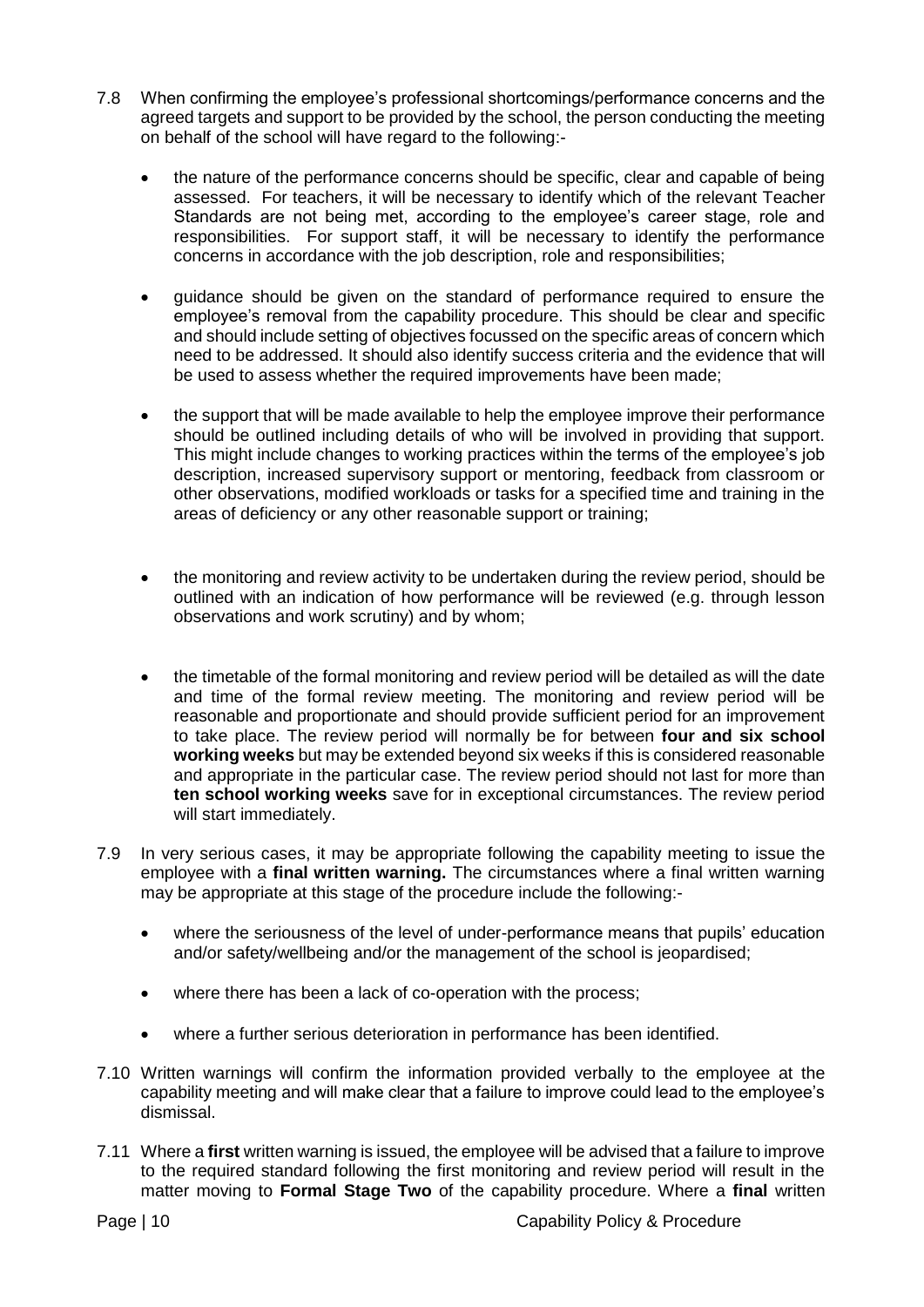warning is issued, the employee will be advised that a failure to improve performance to the required standard following the first monitoring and review period will result in the matter being referred to a **formal capability hearing** under **Formal Stage Three** of this procedure.

- 7.12 Written warnings will advise employees of their right to appeal which must be received by the school within **five school working days** of the date the warning is communicated to the employee. Where an employee appeals against a warning, this will not delay the start of the monitoring and review period.
- 7.13 Written warnings will remain on the employee's file for a period of twelve **calendar months**  from the date the warning is communicated to the employee.

#### First monitoring and review period

- 7.14 The first monitoring and review period will start immediately following the capability meeting. The purpose of the monitoring and review period is to provide every reasonable opportunity for monitoring, support and improvement.
- 7.15 Monitoring, evaluation, feedback, guidance and support will take place during the monitoring and review period. The monitoring activities should be staged appropriately over the review period so that the employee is able to demonstrate progress within the timeframe and take action on feedback provided.
- 7.16 Where monitoring takes place through lesson observations, the observations will consist of announced and unannounced visits

#### First review meeting

- 7.17 A review meeting will be held at the end of the first monitoring and review period in line with the agreed timescale. At least **five school working days'** notice of the first review meeting will be given to the employee. The notice should be confirmed in writing and should include:
	- the time and place of the review meeting:
	- **•** details of who will be attending the review meeting;
	- confirmation of the employee's right to be accompanied;
	- confirmation of the performance concerns that are to be reviewed;
	- any documentation to be considered at the review meeting (with copies provided);
	- details of the possible outcomes of the meeting.
- 7.18 The meeting will be conducted by the Academy Lead or other appropriate senior leader who may be supported and assisted by the school's HR adviser.
- 7.19 The purpose of the review meeting is to consider the evidence gathered throughout the first monitoring and review period. Any evidence presented and any representations from the employee will be considered before a decision is made. The employee's performance will be assessed focussing on the extent to which improvements have been made within the monitoring and review period in relation to the targets for improvement and success criteria.
- 7.20 The outcome of the first review meeting may be:
	- a) the employee has reached an acceptable standard of performance and no further action is required under the formal capability process. In this case, the capability procedure will cease and the appraisal process will re-start. The employee will be advised that acceptable performance must be maintained and that if performance becomes unsatisfactory within **twelve calendar months** of the date of the review meeting then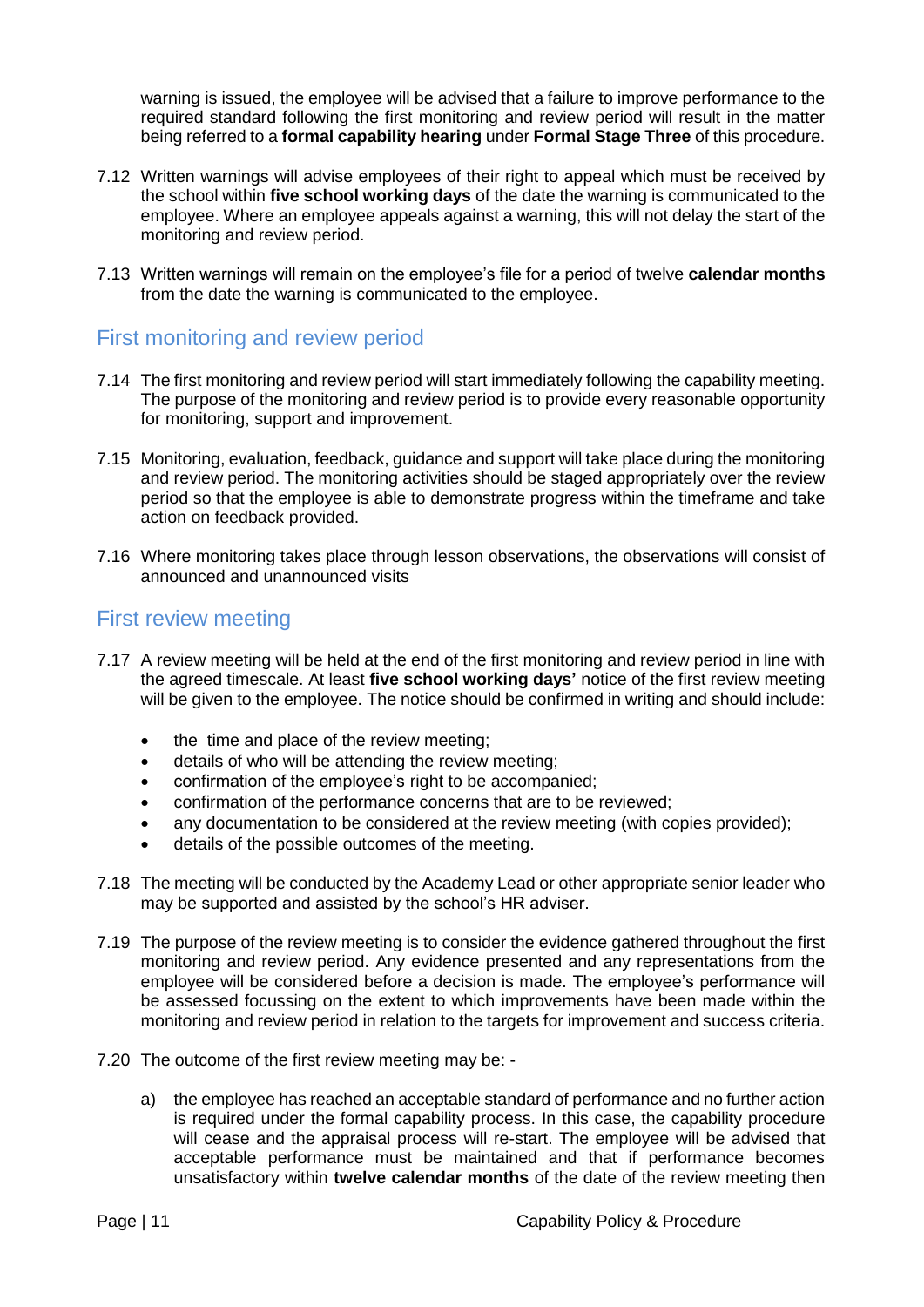any further action taken under the capability procedure may take into account action previously taken;

- b) some progress has been made and there is confidence that there will be further progress. If this is the case, the first monitoring and review period may be extended. The school will confirm the continuing areas of concern and the required standards to be met. Consideration will be given to any further targeted support that can be provided. If the first monitoring and review period is extended, this will not normally be for longer than **four school working weeks.** At the end of the extended monitoring and review period a further review meeting will be convened and a decision will be taken in accordance with a, c or d;
- c) there has been no or insufficient improvement in performance during the first monitoring and review period in which case the employee will be informed that the matter will progress to **Formal Stage Two** and a **final written warning** will be issued to the employee. The employee will be advised of the information detailed in clause 7.7 above and will be advised that a failure to achieve an acceptable standard following a second monitoring and review period may result in their dismissal. The arrangements for the second monitoring and review period will be explained and confirmed to the employee including the timescale for improvement and any support which will continue. Details of when the second review meeting will take place will also be confirmed as will the procedure and time limits for appeal;
- d) if a final written warning has already been issued to the employee and there has been insufficient or no improvement in performance during the first monitoring and review period, the employee will be informed that the matter will progress immediately to a **capability hearing** in accordance with **Formal Stage Three** of this procedure. Formal Stage Two will be bypassed.

## <span id="page-11-0"></span>8. Formal Stage Two

#### Second monitoring and review period

8.1 The provisions of clauses 7.14 to 7.16 also apply in relation to the second monitoring and review period. The second monitoring and review period will last for a **maximum** of **six school working weeks** and will start immediately following the outcome of the first review meeting. It will comprise regular observations, monitoring and evaluation of performance and the provision of guidance and support.

#### Second review meeting

- 8.2 At the end of the second monitoring and review period and within the timescales agreed, a second review meeting will be held.
- 8.3 The provisions of clauses 7.17 to 7.19 also apply to the second review meeting.
- 8.4 The purpose of the second review meeting is to consider the evidence gathered through the second monitoring and review period. A decision on the way forward will be made after all the facts, evidence and any representations made by the employee have been fully considered. The person conducting the meeting on behalf of the school may adjourn the meeting to consider his/her decision based on all the available information and evidence.
- 8.5 The outcome of the second review meeting may be: -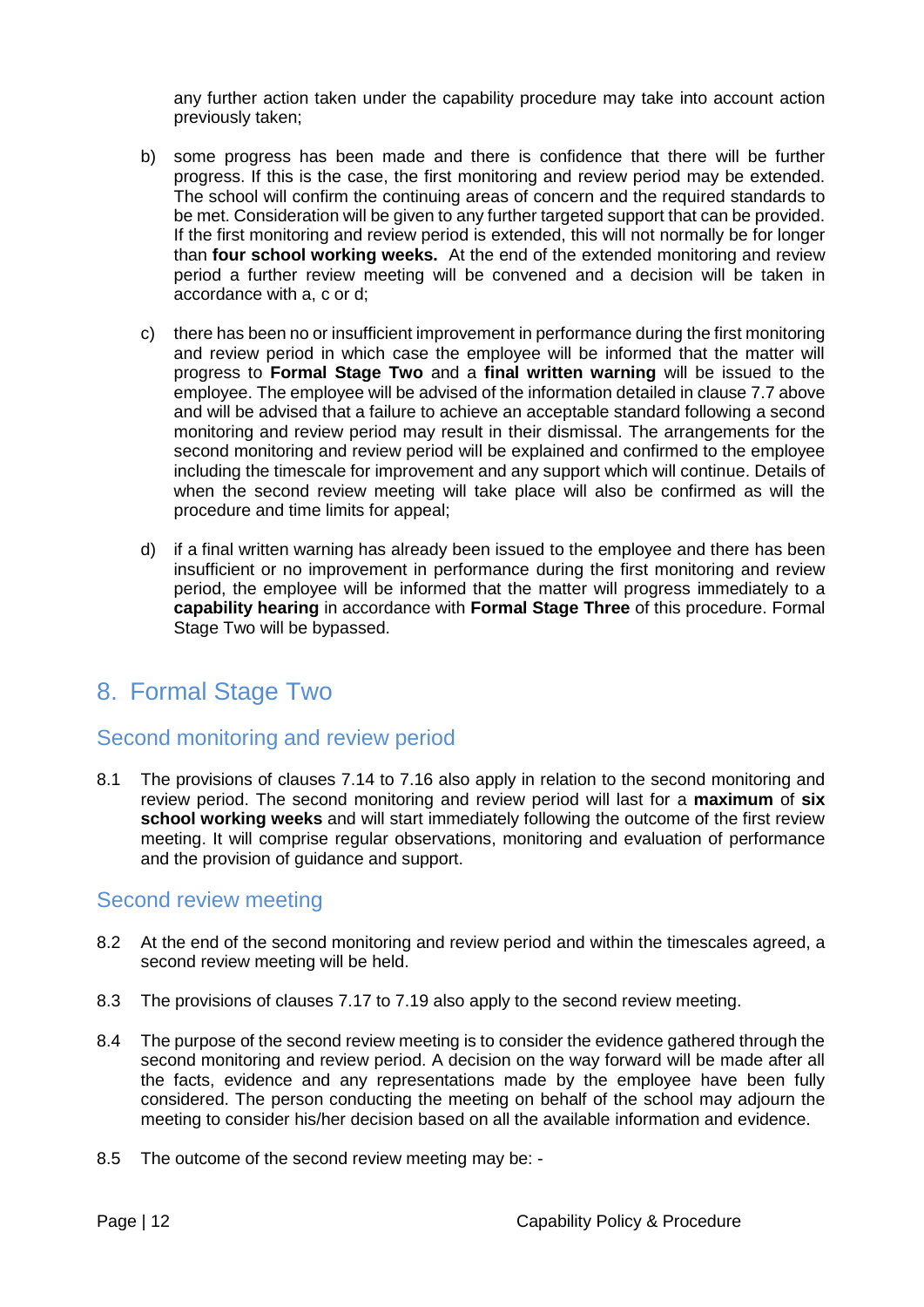- a) the employee has reached an acceptable standard of performance and no further action is required under the formal capability process. In this case the capability procedure will cease and the appraisal process will re-start. The employee will be advised that acceptable performance must be maintained and that if performance becomes unsatisfactory within **twelve calendar months** of the date of the review meeting then any further action taken under the capability procedure may take into account any action previously taken;
- b) some progress has been made and there is confidence that there will be further progress. If this is the case, the second monitoring and review period may be extended. The school will confirm the continuing areas of concern and the required standards to be met. Consideration will also be given to any further targeted support that can be provided. The extended second monitoring and review period will normally last for no longer than **four school working weeks.** At the end of the extended second monitoring and review period a further review meeting will be convened and a decision will be taken in accordance with a, or c;
- c) There has been no or insufficient improvement in performance during the second monitoring and review period in which case the employee will be informed that the matter will progress to a **capability hearing** under **Formal Stage Three** of this procedure. The employee will also be informed that at the hearing, the person conducting the case on behalf of the school will make a recommendation that the employee should be dismissed on the grounds of capability.

## <span id="page-12-0"></span>9. Formal Stage Three

#### Capability hearing

- 9.1 The employee will be given **ten school working days'** notice of the date of the capability hearing which will follow the procedure/format detailed in **[Appendix B](#page-18-0)**.
- 9.2 The Hearing Officer(s) will have authority to act as detailed in clause 4 of this procedure and may request the assistance of a Clerk/Adviser to help coordinate the arrangements for the hearing and to provide advice on the case including advice on procedure.
- 9.3 The person chairing the hearing or the Clerk/Adviser on their behalf will advise the employee of the following:-
	- the purpose, time and place of the hearing;
	- their right to be accompanied at the hearing;
	- details of who will be attending the hearing;
	- the requirement, at least **five school working days** before the hearing, to provide the Clerk/Adviser with copies of all the documentation/evidence they intend to present to the Hearing Officer(s) at the hearing
- 9.4 At least **five school working days** before the hearing, the employee will be provided with copies of the documentation to be presented by the person conducting the case on behalf of the school for consideration by the Hearing Officer(s)
- 9.5 The person presenting the case on behalf of the school may be supported and assisted by the school's HR adviser.
- 9.6 A postponement may be granted if the employee or their representative is unable to attend on the date proposed for the hearing. A postponement should be for no more than **five**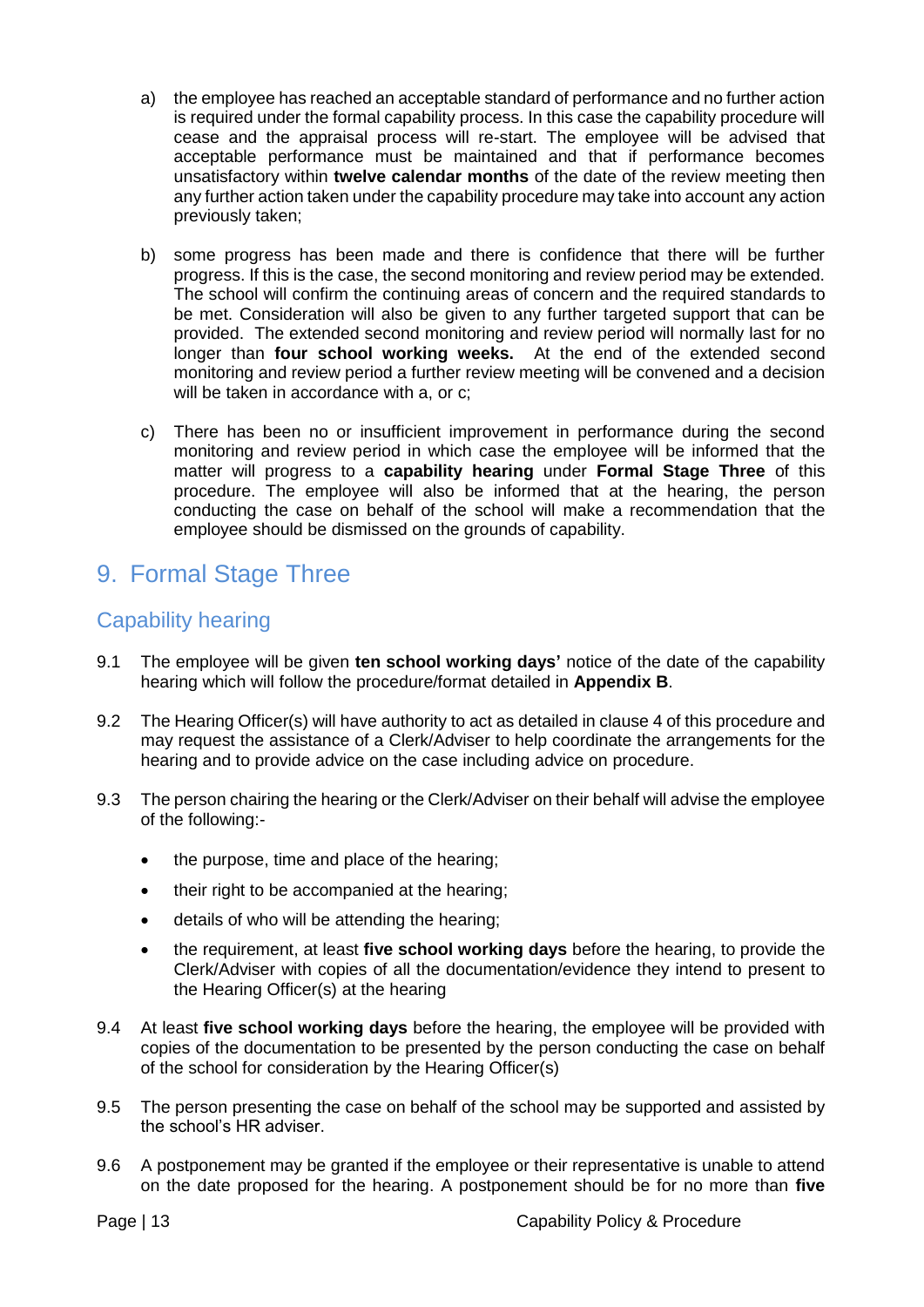**school working days** after the date the original date is proposed however an extension to this time limit can be made by mutual agreement. Where a hearing is rearranged and the employee is unable to attend a second time, the hearing will normally convene as arranged and a decision taken in the employee's absence.

#### Outcome of Capability hearing

- 9.7 Following presentations from both parties, the Hearing Officer(s) will adjourn the hearing to consider all the available evidence and any mitigating circumstances before making a decision. The decision may be as follows:-
	- no further action be taken:
	- the employee should be given a further opportunity to improve performance and a further monitoring and review period should be set with a clear timetable and recommendations including any guidelines for improvement;
	- a determination that the employee should be dismissed (with appropriate contractual notice) on the grounds of capability;
	- (in the case of support staff only) another post should be offered as an alternative to dismissal. An alternative post can only be offered if the school has confirmed that an alternative position is available. The alternative post may be at a lower level of responsibility and grade/salary and may be more appropriate to the employee's skills and capability.
- 9.8 The decision of the Hearing Officer(s) will be confirmed to the employee, in writing, within **five school working days** of the date of the hearing and the employee will be advised of their right to appeal.

## <span id="page-13-0"></span>10. Right of Appeal

- 10.1 An employee may, within a period of **ten school working days** from the date of the outcome letter, appeal against any formal warning or against a decision to dismiss them under this procedure.
- 10.2 The appeal hearing will be heard by the person or persons who have authority to hear the appeal as detailed in clause 4 of this procedure. Depending on the decision being appealed and the circumstances of the case, this will be the Academy Lead or a panel of three governors and trustees (at least 1 trustee). Where this is a panel of three Governors/Trustees, the panel will be referred to as the Appeals Committee. The procedure and the format for appeals will be as set out in **[Appendix C](#page-19-0)**.
- 10.3 The Academy Lead or the Appeals Committee may request the assistance of a Clerk/Adviser to help coordinate the appeal and to provide advice on the case including advice on procedure.
- 10.4 An employee who wishes to appeal must do so by completing and returning the appeal form at **[Appendix A.](#page-15-0)**
- 10.5 When lodging an appeal the employee must state their grounds for appeal. Appeals will be considered on the following grounds: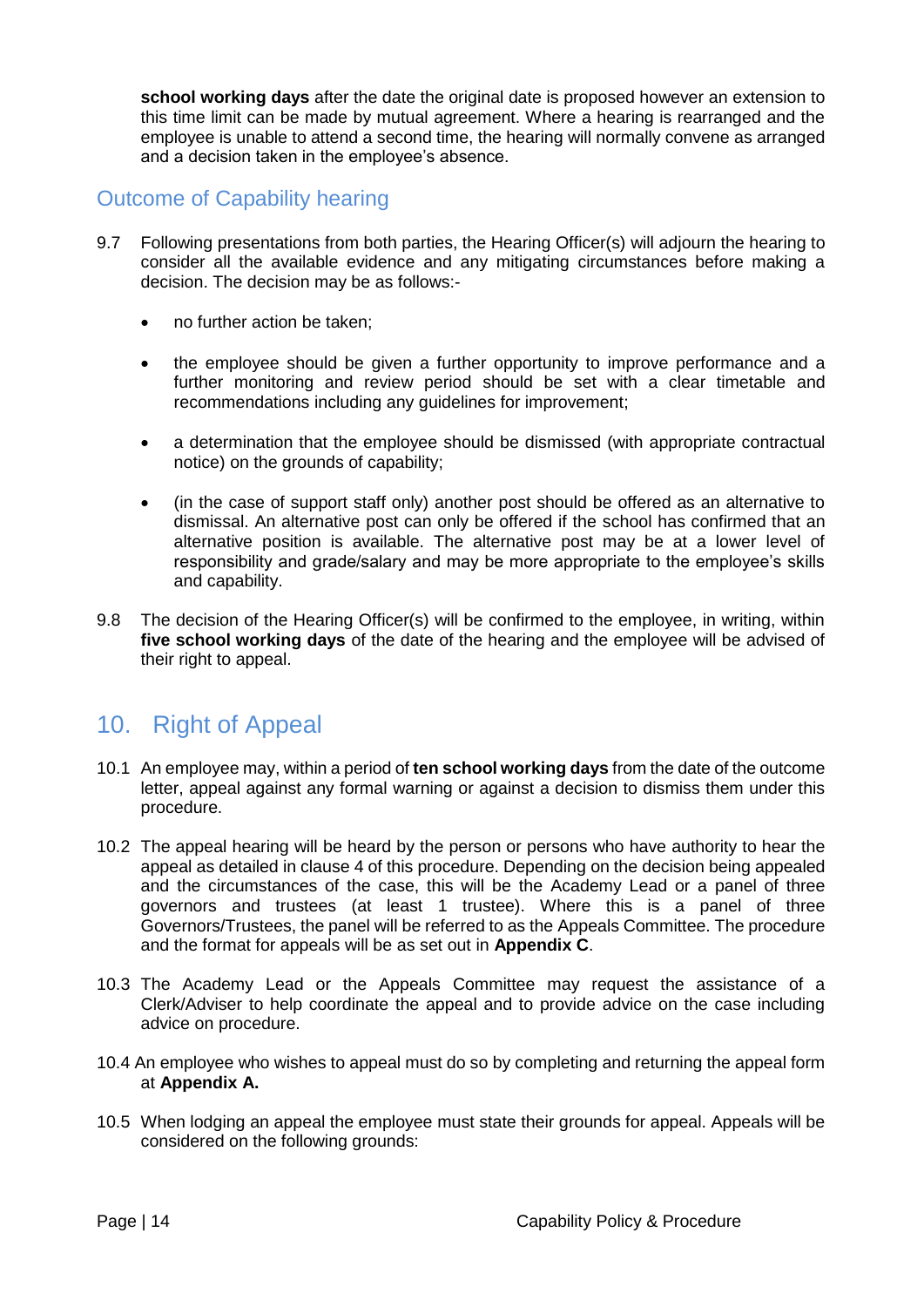- **the procedure** there has been a failure to follow the procedure which has had a material effect on the decision;
- the decision the evidence did not support the conclusion reached;
- **the penalty** the action/decision imposed was too severe given the circumstances
- **new information**  new information or evidence has come to light which should be considered and which was not previously available.
- 10.6 The employee must ensure that there is information/evidence available to substantiate the grounds for appeal and may only present evidence that is directly relevant to the grounds of appeal.
- 10.7 The Academy Lead/Chair of the Appeals Committee (or the Clerk/Adviser) will write to the employee at least **ten school working days** before the appeal hearing confirming:-
	- the date, time and location of the appeal hearing;
	- details of who will be hearing the appeal;
	- the employee's right to be accompanied.
- 10.8 At least **five school working days** prior to the appeal hearing, both parties must submit to the Academy Lead/Chair of the Appeals Committee (or the Clerk/Adviser) copies of any reports, written submissions or other supporting documentation or evidence which they wish to be considered at the appeal hearing. No "new" documents may be presented by either party at the appeal hearing.
- 10.9 The representations on behalf of the school at the appeal hearing will normally be presented by the person who decided the outcome of the relevant formal stage in the capability procedure. If the decision maker was a panel of governors, the Chair of the panel will make the representations on behalf of the school.
- 10.10 The outcome of the appeal hearing will be confirmed to the employee in writing normally within **five school working days** of the date of the appeal hearing.
- 10.11 The Academy Lead/Appeals Committee may confirm or overturn the decision being appealed and may make recommendations. The decision of the Academy Lead/Appeals Committee is final. **There is no further right of appeal**.
- 10.12 In community, voluntary controlled, community special or maintained nursery schools the Local Authority should be advised of the outcome of the appeal hearing and any appropriate action to be undertaken
- 10.13 A postponement of an appeal hearing may be granted if the employee or their representative is unable to attend on the date proposed for the hearing. A postponement should be for no more than **five school working days** after the date the original date is proposed however an extension to this time limit can be made by mutual agreement. Where an appeal hearing is rearranged and the employee is unable to attend a second time, the hearing will normally convene as arranged and a decision taken in the employee's absence.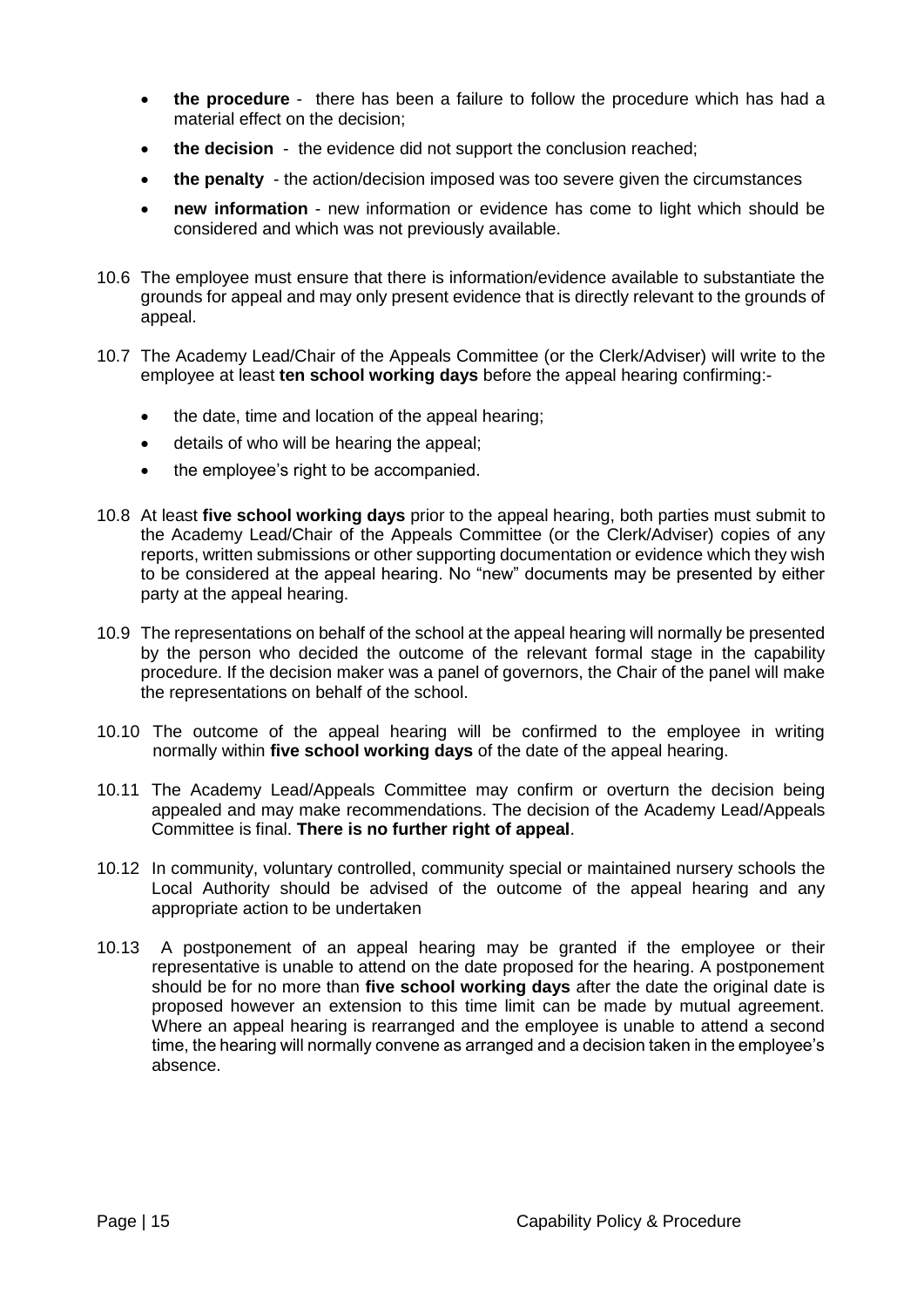## Appendix A – Appeal form

<span id="page-15-0"></span>Please complete this form in full if you have been issued with a warning (first or final) or been dismissed on the grounds of capability and wish to appeal against this decision. You may complete it personally or with your permission, your representative may complete it on your behalf.

Please return this form, together with any supporting documents to the person identified on the letter advising you of the decision you are appealing. You must do this **within 10 school working days** of the date of the letter advising you of the outcome.

You must clearly state why you wish to appeal and specify why you disagree with the decision. Please indicate below the grounds for your appeal:

- a) Appeal on procedural grounds  $\square$
- b) Appeal against the decision
- c) Appeal against penalty
- d) New information is available

**In all cases, you must give full details of your reasons for your appeal.** If you are appealing on the grounds that new information is available, you should also explain why this information has only just become available.

**Please note that appeal cases will normally be structured around the grounds of appeal and therefore will not be a review of all the circumstances and in the case of a hearing will not be a full rehearing of the case.**

If you wish to apply for a full rehearing of your case you must provide detailed reasons for your request in the space below.

My reasons for applying for a full rehearing of my case are as follows (continue on a separate sheet if necessary): *only complete if a full rehearing is being requested.*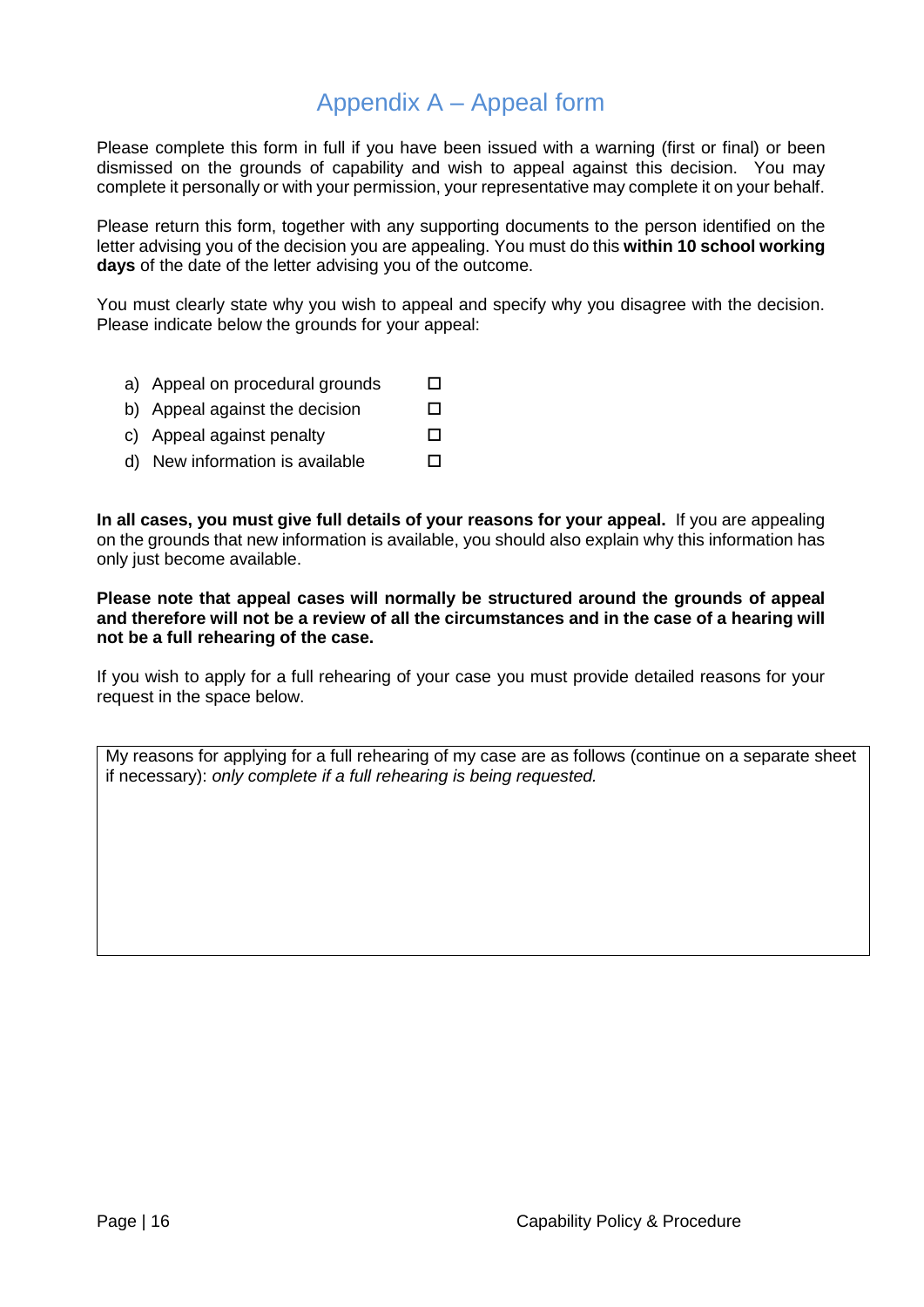| <b>Employee Name</b>     |         |  |
|--------------------------|---------|--|
| Address                  |         |  |
|                          |         |  |
|                          |         |  |
|                          |         |  |
|                          |         |  |
|                          |         |  |
|                          |         |  |
| Job Title                |         |  |
| School                   |         |  |
| <b>Telephone Number</b>  |         |  |
| Name/Address of          | Name    |  |
| Representative           | Address |  |
|                          |         |  |
|                          |         |  |
|                          |         |  |
|                          |         |  |
| <b>Contact Tel No</b>    |         |  |
| State whose decision you |         |  |
| are appealing            |         |  |

| Nature of decision<br>(Written warning, final<br>written warning or<br>dismissal.     |                                                                   |  |
|---------------------------------------------------------------------------------------|-------------------------------------------------------------------|--|
| What was the date of the outcome letter<br>confirming the decision you are appealing? |                                                                   |  |
|                                                                                       | I wish to appeal against the decision for the following reasons:- |  |
|                                                                                       | Please continue on a separate sheet if more space is needed.      |  |
|                                                                                       |                                                                   |  |
|                                                                                       |                                                                   |  |
|                                                                                       |                                                                   |  |
|                                                                                       |                                                                   |  |
|                                                                                       |                                                                   |  |
|                                                                                       |                                                                   |  |
|                                                                                       |                                                                   |  |
|                                                                                       |                                                                   |  |
|                                                                                       |                                                                   |  |
|                                                                                       |                                                                   |  |
|                                                                                       |                                                                   |  |
|                                                                                       |                                                                   |  |
|                                                                                       |                                                                   |  |
|                                                                                       |                                                                   |  |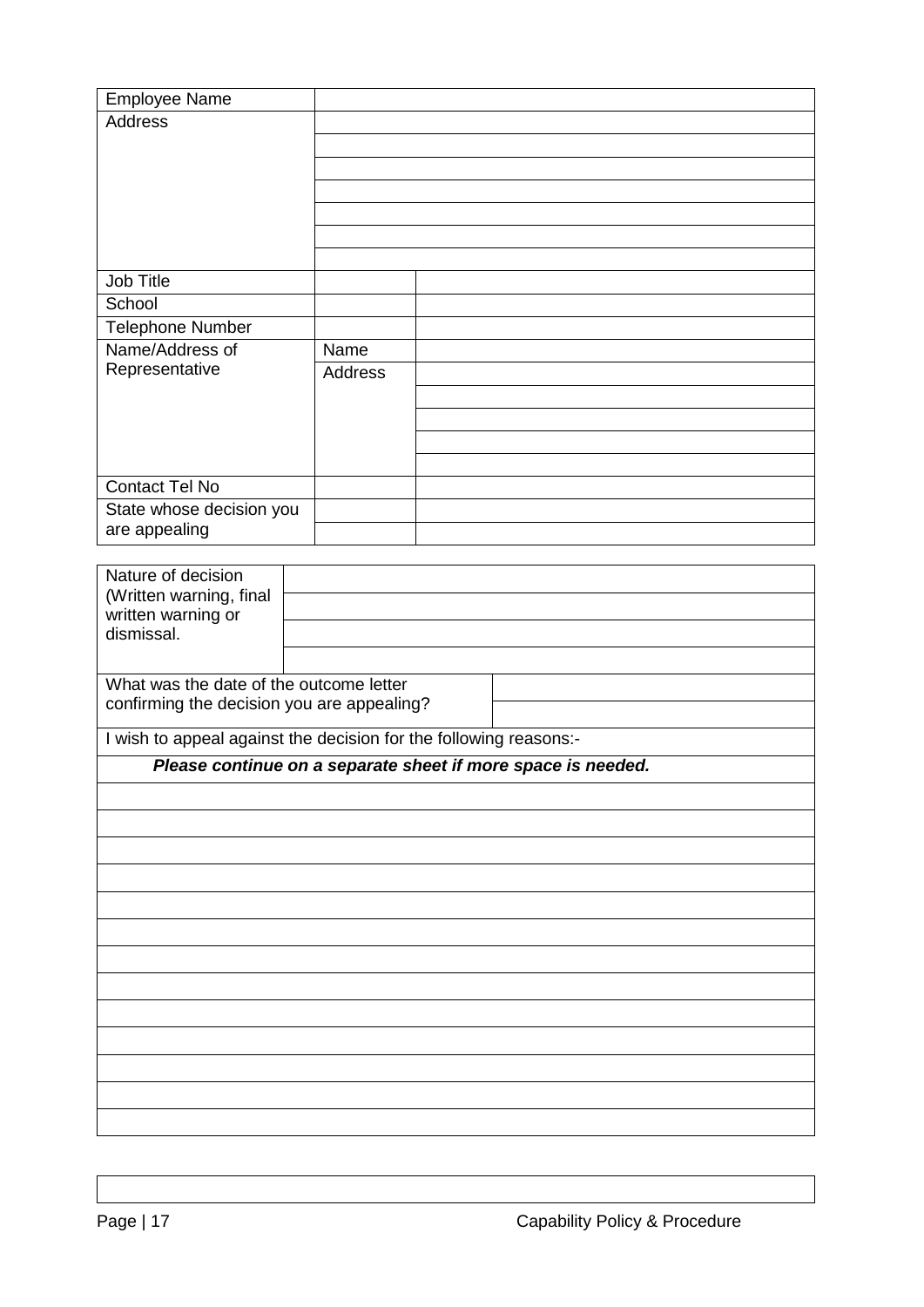| Please provide the full names of any witnesses you wish to call |  |  |
|-----------------------------------------------------------------|--|--|
| Name 1.                                                         |  |  |
| Contact number                                                  |  |  |
| <b>Address</b>                                                  |  |  |
|                                                                 |  |  |
|                                                                 |  |  |
|                                                                 |  |  |
| Name 2.                                                         |  |  |
| Contact number                                                  |  |  |
| Address                                                         |  |  |
|                                                                 |  |  |
|                                                                 |  |  |
|                                                                 |  |  |
|                                                                 |  |  |
| Name 3.                                                         |  |  |
| Contact number                                                  |  |  |
| <b>Address</b>                                                  |  |  |
|                                                                 |  |  |
|                                                                 |  |  |
|                                                                 |  |  |
|                                                                 |  |  |
| Name 4.                                                         |  |  |
| Contact number                                                  |  |  |
| Address                                                         |  |  |
|                                                                 |  |  |
|                                                                 |  |  |
|                                                                 |  |  |
|                                                                 |  |  |

#### **Note - If this form has been completed on behalf of the employee they must read it and/or have it read to them before they sign it.**

| Signature of Employee:       |  |
|------------------------------|--|
| Signature of Representative: |  |
| Date:                        |  |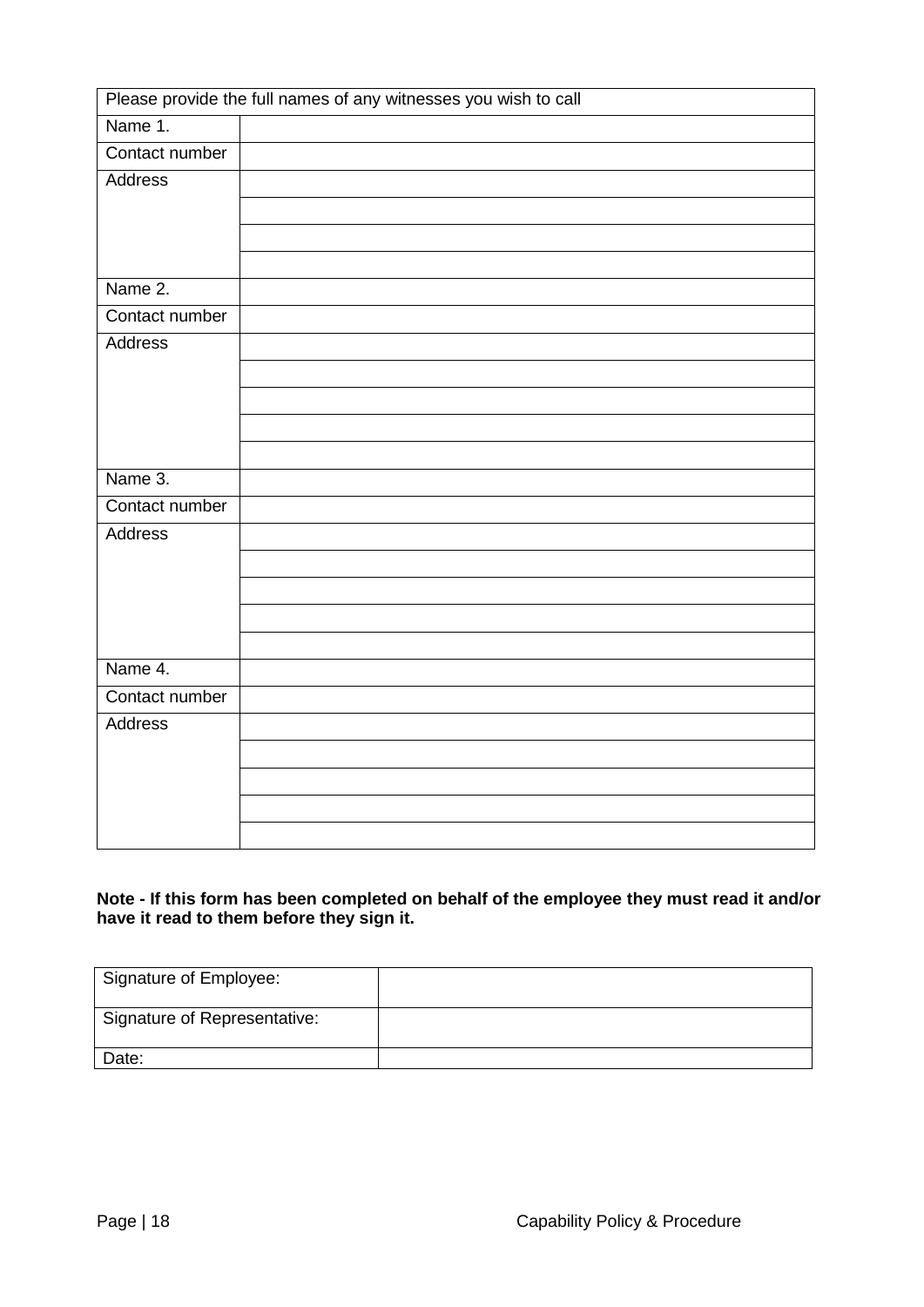## Appendix B - Conduct of Capability Hearing

- <span id="page-18-0"></span>1 The Hearing Officer(s) or the Clerk/Adviser will introduce all the parties present.
- 2 The person presenting the case on behalf of the school ("the school") assisted by the school's HR adviser will present the school's case in the presence of the employee and their companion. The school will call any witnesses.
- 3 The employee and/or their companion will have the opportunity to ask questions of the school and witnesses
- 4 The Hearing Officer(s) will have the opportunity to ask questions of the school and witnesses.
- 5 The witnesses called on behalf of the school will leave the hearing when they have given their evidence and answered all questions.
- 6 The employee and/or their companion will put the employee's case in the presence of the school/HR Adviser. The employee and/or their companion will call any witnesses.
- 7 The school/HR Adviser will have the opportunity to ask questions of the employee and any witnesses.
- 8 The Hearing Officer(s) will have the opportunity to ask questions of the employee and their witnesses.
- 9 The witnesses called by the employee will leave the hearing when they have given their evidence and answered all questions.
- 10 The school/HR adviser will have the opportunity to sum up the school's case. The employee and/or their companion will have the opportunity to sum up the employee's case. The summing up will be without interruption.
- 11 Both parties and their representatives will withdraw.
- 12 The Hearing Officer(s) supported by the Clerk/Adviser will deliberate in private. The parties may be recalled to clarify points of uncertainty on procedure or on evidence already given. If recall is necessary, both parties will return notwithstanding the fact that the point of clarification/procedure is only relevant to one party.
- 13 If the Hearing Officer(s) is/are able to reach a decision within a reasonable time, both parties and representatives will be recalled and the Hearing Officer(s) or the Clerk/Adviser will inform the parties of the decision, the action to be taken (if any), and the employee's right of appeal. The hearing will end at this point.
- 14 If the Hearing Officer(s) is/are **not** able to reach a decision within a reasonable time, the parties will be recalled and advised of that fact and the hearing will be closed. The Hearing Officer(s) will continue their deliberations. The decision will then be notified to the employee and/or their companion within **five school working days** of the date of the capability hearing.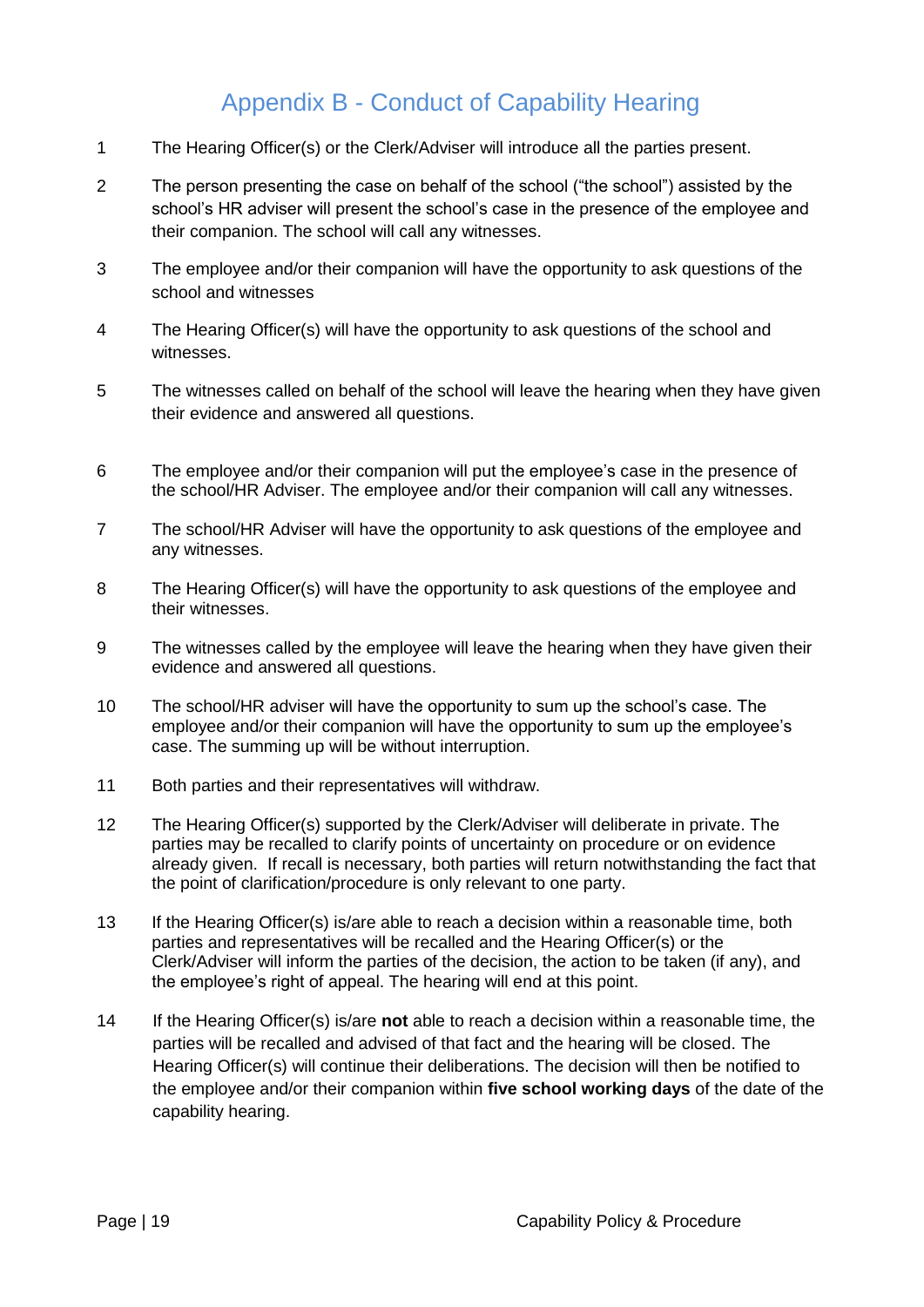## Appendix C - Conduct of Appeal Hearing

- <span id="page-19-0"></span>1 The Academy Lead or the Chair of the Appeals Committee or the Clerk/Adviser will introduce all the parties present.
- 2 The employee and/or their companion will put the employee's case in the presence of the person who made the formal decision being appealed (the decision maker"). In the case of a governing body or trustee panel being the decision maker, the Chair of the panel will take on that role. The decision maker may be assisted by an HR adviser. The employee and/or their companion may call any witnesses.
- 3 The decision maker will have the opportunity to ask questions of the employee and any witnesses.
- 4 The Academy Lead/Appeals Committee will have the opportunity to ask questions of the employee and any witnesses.
- 5 The witnesses called by the employee will leave the hearing when they have given their evidence and answered all questions.
- 6 The decision maker/HR Adviser will present the school's case in the presence of the employee and their companion. The decision maker/HR Adviser may call witnesses.
- 7 The employee and/or their companion will have the opportunity to ask questions of the decision maker and witnesses on the evidence given.
- 8 The Academy Lead/Appeals Committee will have the opportunity to ask questions of the decision maker and witnesses.
- 9 The witnesses called on behalf of the school will leave the hearing when they have given their evidence and answered all questions.
- 10 The employee and/or their companion will have the opportunity to sum up the employee's case. The decision maker/HR Adviser will have the opportunity to sum up the school's case. The summing up will be without interruption.
- 11 The parties and representatives will withdraw.
- 12 The Academy Lead/Appeals Committee, supported by the Clerk/Adviser will deliberate in private. The parties may be recalled to clarify points of uncertainty on procedure or on evidence already given. If recall is necessary, both parties will return notwithstanding the fact that the point of clarification/procedure is only relevant to one party.
- 13 If the Academy Lead/Appeals Committee is able to reach a decision within a reasonable time, both parties and representatives will be recalled and the Academy Lead/Chair of the Appeals Committee (or the Clerk/Adviser) will inform the parties of the decision. The hearing will end at this point.
- 14 If the Academy Lead/ Appeals Committee are **not** able to reach a decision within a reasonable time, the parties will be recalled and advised of that fact and the appeal hearing will be closed. The Academy Lead/ Appeals Committee will continue their deliberations. The decision will then be notified to the employee and/or his/her companion within **five school working days** of the date of the appeal hearing.